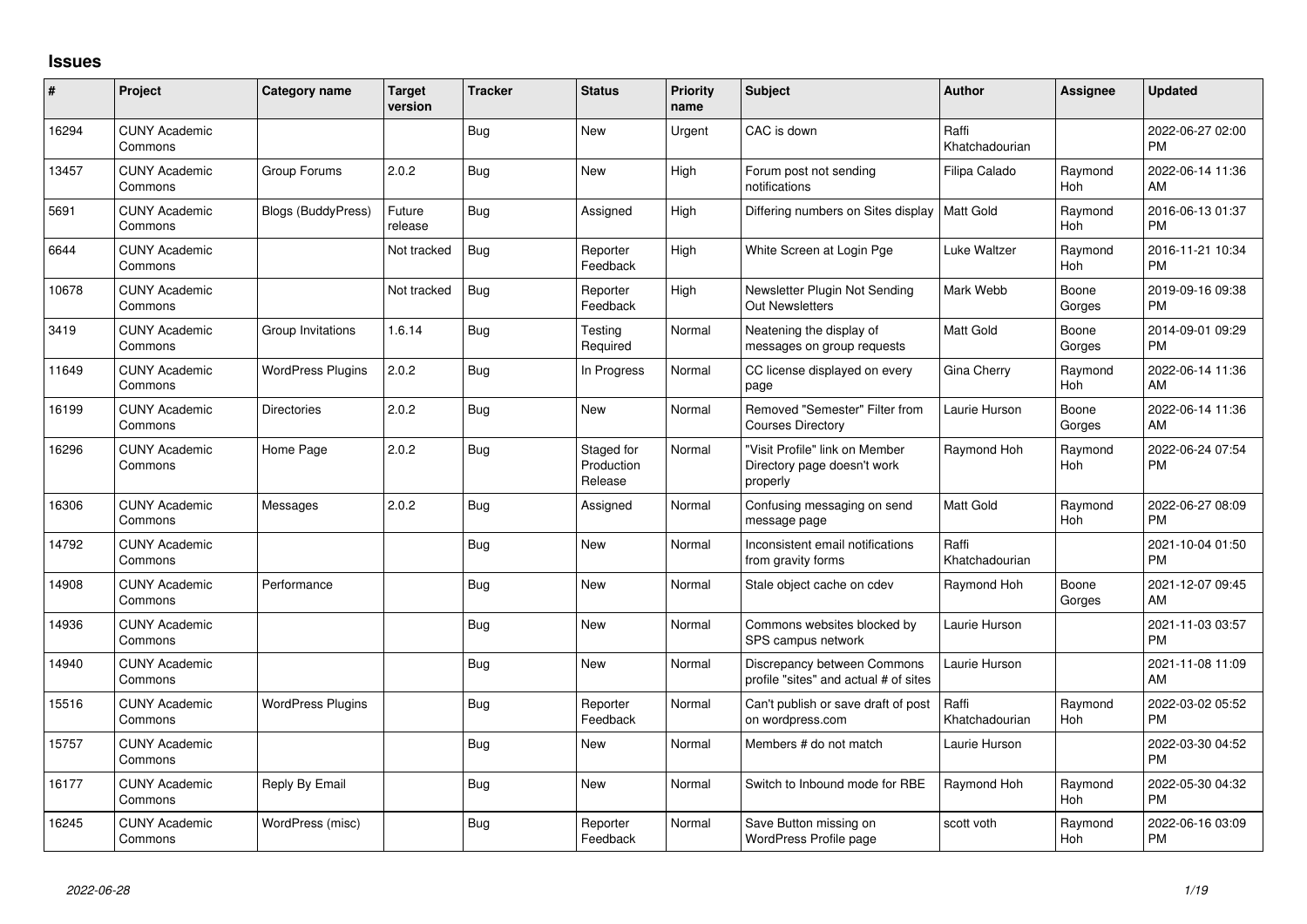| #     | Project                         | <b>Category name</b>     | <b>Target</b><br>version | <b>Tracker</b> | <b>Status</b>        | <b>Priority</b><br>name | <b>Subject</b>                                                                            | Author                  | <b>Assignee</b>       | <b>Updated</b>                |
|-------|---------------------------------|--------------------------|--------------------------|----------------|----------------------|-------------------------|-------------------------------------------------------------------------------------------|-------------------------|-----------------------|-------------------------------|
| 16255 | <b>CUNY Academic</b><br>Commons | WordPress (misc)         |                          | Bug            | New                  | Normal                  | Need to define 'MULTISITE'<br>constant in wp-config.php                                   | Raymond Hoh             |                       | 2022-06-19 09:31<br>AM        |
| 16307 | <b>CUNY Academic</b><br>Commons |                          |                          | <b>Bug</b>     | New                  | Normal                  | Add brief messaging to<br>accept/decline group membership<br>requests                     | Matt Gold               | Boone<br>Gorges       | 2022-06-27 06:13<br><b>PM</b> |
| 8992  | <b>NYCDH Community</b><br>Site  |                          |                          | <b>Bug</b>     | Assigned             | Normal                  | Multiple RBE error reports                                                                | Matt Gold               | Raymond<br>Hoh        | 2017-12-11 05:43<br><b>PM</b> |
| 2167  | <b>CUNY Academic</b><br>Commons | WordPress (misc)         | Future<br>release        | Bug            | Assigned             | Normal                  | CAC-Livestream Plugin Issues                                                              | Michael Smith           | Dominic<br>Giglio     | 2015-01-02 03:06<br><b>PM</b> |
| 3691  | <b>CUNY Academic</b><br>Commons | <b>WordPress Plugins</b> | Future<br>release        | Bug            | New                  | Normal                  | <b>WPMU Domain Mapping</b><br>Debugging on cdev                                           | Raymond Hoh             | <b>Matt Gold</b>      | 2014-12-12 09:04<br>AM        |
| 3939  | <b>CUNY Academic</b><br>Commons | <b>WordPress Plugins</b> | Future<br>release        | <b>Bug</b>     | Hold                 | Normal                  | Activity stream support for<br>Co-Authors Plus plugin                                     | Raymond Hoh             | Raymond<br><b>Hoh</b> | 2015-11-09 06:13<br><b>PM</b> |
| 4388  | <b>CUNY Academic</b><br>Commons | WordPress (misc)         | Future<br>release        | Bug            | Assigned             | Normal                  | Repeated request for<br>authentication.                                                   | Alice.Lynn<br>McMichael | Raymond<br>Hoh        | 2015-08-11 07:35<br>PМ        |
| 4438  | <b>CUNY Academic</b><br>Commons | Events                   | Future<br>release        | Bug            | Assigned             | Normal                  | Events Calendar - Export<br><b>Recurring Events</b>                                       | scott voth              | Daniel Jones          | 2016-05-23 04:25<br>РM        |
| 4661  | <b>CUNY Academic</b><br>Commons | User Experience          | Future<br>release        | Bug            | Assigned             | Normal                  | Simplify Events text                                                                      | <b>Matt Gold</b>        | Samantha<br>Raddatz   | 2015-10-02 09:06<br>РM        |
| 5268  | <b>CUNY Academic</b><br>Commons | Group Forums             | Future<br>release        | <b>Bug</b>     | Assigned             | Normal                  | Long-time to post to multiple<br>groups                                                   | Luke Waltzer            | Daniel Jones          | 2016-09-07 06:31<br>РM        |
| 5282  | <b>CUNY Academic</b><br>Commons | Social Paper             | Future<br>release        | Bug            | New                  | Normal                  | Replying via email directs to<br>paper but not individual comment.                        | Marilyn Weber           | Raymond<br>Hoh        | 2016-03-02 01:48<br><b>PM</b> |
| 5488  | <b>CUNY Academic</b><br>Commons | Social Paper             | Future<br>release        | Bug            | New                  | Normal                  | Add a "last edited by" field to<br>Social Paper group directories                         | <b>Boone Gorges</b>     |                       | 2016-04-21 10:05<br>РM        |
| 5827  | <b>CUNY Academic</b><br>Commons | <b>Public Portfolio</b>  | Future<br>release        | Bug            | Assigned             | Normal                  | Academic Interests square<br>bracket links not working                                    | scott voth              | Chris Stein           | 2016-08-11 11:59<br><b>PM</b> |
| 6755  | <b>CUNY Academic</b><br>Commons | WordPress (misc)         | Future<br>release        | Bug            | New                  | Normal                  | Cannot Deactivate Plugin                                                                  | Laura Kane              |                       | 2016-11-16 01:12<br><b>PM</b> |
| 7022  | <b>CUNY Academic</b><br>Commons | Announcements            | Future<br>release        | Bug            | New                  | Normal                  | Sitewide announcements should<br>be displayed on, and dismissable<br>from, mapped domains | <b>Boone Gorges</b>     | Boone<br>Gorges       | 2018-03-22 10:18<br>AM        |
| 7663  | <b>CUNY Academic</b><br>Commons | Social Paper             | Future<br>release        | Bug            | New                  | Normal                  | Social Paper notifications not<br>formatted correctly on secondary<br>sites               | Boone Gorges            | Boone<br>Gorges       | 2018-04-16 03:52<br><b>PM</b> |
| 7981  | <b>CUNY Academic</b><br>Commons | Social Paper             | Future<br>release        | Bug            | New                  | Normal                  | Social Paper comments should<br>not go to spam                                            | Luke Waltzer            | Boone<br>Gorges       | 2018-04-16 03:52<br><b>PM</b> |
| 9289  | <b>CUNY Academic</b><br>Commons | <b>WordPress Plugins</b> | Future<br>release        | <b>Bug</b>     | Reporter<br>Feedback | Normal                  | Email Users Plugin                                                                        | Laurie Hurson           | Boone<br>Gorges       | 2018-10-24 12:34<br><b>PM</b> |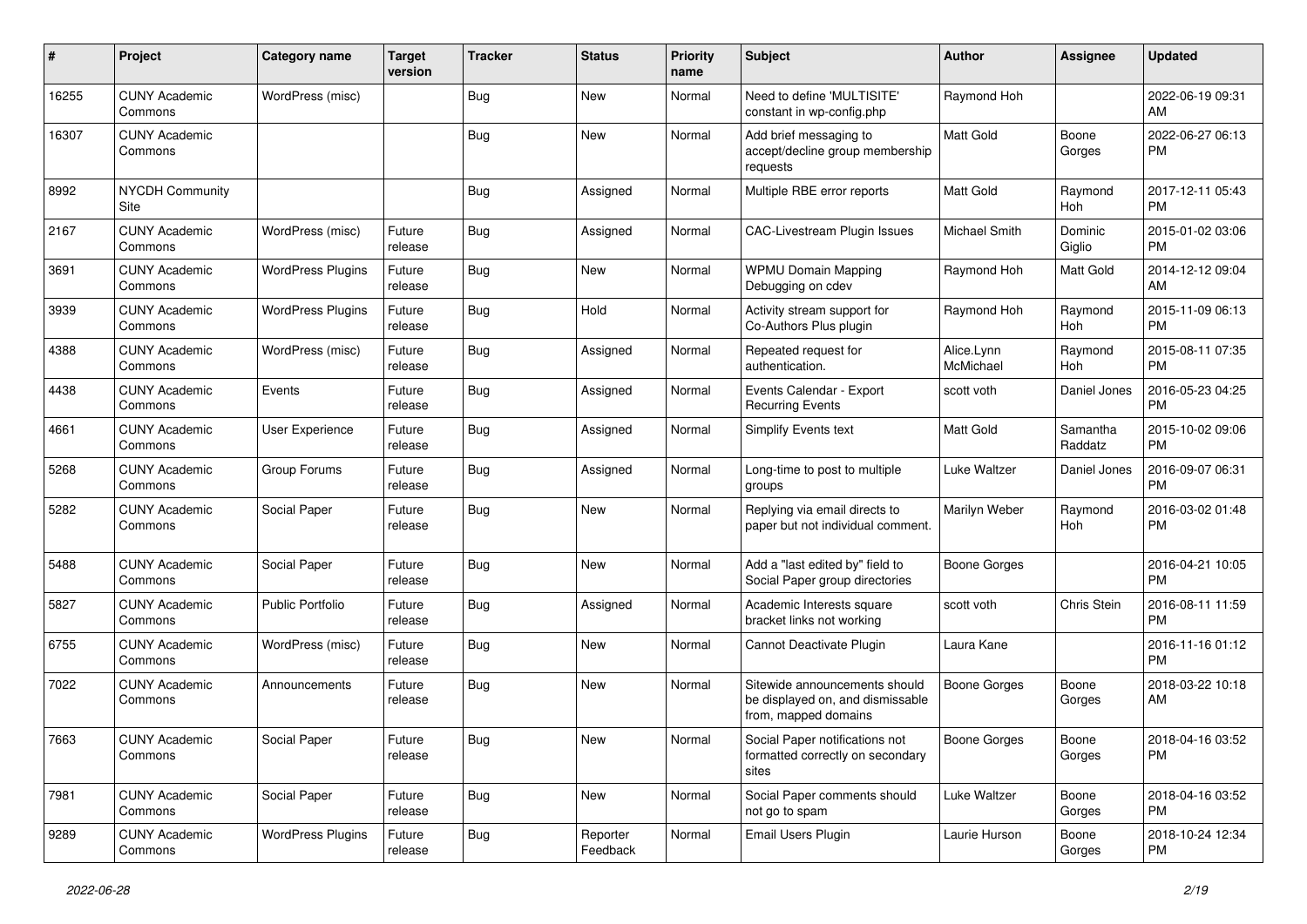| #     | Project                         | <b>Category name</b>     | <b>Target</b><br>version | <b>Tracker</b> | <b>Status</b>        | <b>Priority</b><br>name | <b>Subject</b>                                                                                               | Author              | <b>Assignee</b>     | <b>Updated</b>                |
|-------|---------------------------------|--------------------------|--------------------------|----------------|----------------------|-------------------------|--------------------------------------------------------------------------------------------------------------|---------------------|---------------------|-------------------------------|
| 9835  | <b>CUNY Academic</b><br>Commons | Group Forums             | Future<br>release        | Bug            | Assigned             | Normal                  | add a "like" function?                                                                                       | Marilyn Weber       | <b>Erik Trainer</b> | 2018-06-05 01:49<br><b>PM</b> |
| 9926  | <b>CUNY Academic</b><br>Commons | <b>WordPress Plugins</b> | Future<br>release        | <b>Bug</b>     | New                  | Normal                  | twitter-mentions-as-comments<br>cron jobs can run long                                                       | <b>Boone Gorges</b> | Boone<br>Gorges     | 2018-10-24 12:34<br>PM        |
| 11024 | <b>CUNY Academic</b><br>Commons | WordPress (misc)         | Future<br>release        | Bug            | New                  | Normal                  | Subsites should not show "you<br>should update your .htaccess<br>now" notice after permalink setting<br>save | <b>Boone Gorges</b> |                     | 2019-01-28 01:35<br><b>PM</b> |
| 11243 | <b>CUNY Academic</b><br>Commons | BuddyPress (misc)        | Future<br>release        | <b>Bug</b>     | New                  | Normal                  | Audit bp-custom.php                                                                                          | Raymond Hoh         | Raymond<br>Hoh      | 2022-04-26 11:59<br>AM        |
| 11392 | <b>CUNY Academic</b><br>Commons |                          | Future<br>release        | Bug            | <b>New</b>           | Normal                  | Migrate users away from<br><b>StatPress</b>                                                                  | <b>Boone Gorges</b> |                     | 2019-04-23 03:53<br><b>PM</b> |
| 12573 | <b>CUNY Academic</b><br>Commons | <b>WordPress Plugins</b> | Future<br>release        | Bug            | New                  | Normal                  | <b>CommentPress Core Issues</b>                                                                              | scott voth          |                     | 2020-03-24 04:32<br><b>PM</b> |
| 13331 | <b>CUNY Academic</b><br>Commons | Site cloning             | Future<br>release        | <b>Bug</b>     | <b>New</b>           | Normal                  | Combine Site Template and<br>Clone operations                                                                | <b>Boone Gorges</b> | Jeremy Felt         | 2021-11-19 12:39<br><b>PM</b> |
| 14113 | <b>CUNY Academic</b><br>Commons | WordPress (misc)         | Future<br>release        | Bug            | Hold                 | Normal                  | Block Editor Not Working on this<br>page - Json error                                                        | scott voth          | Boone<br>Gorges     | 2021-03-05 11:01<br>AM        |
| 14496 | <b>CUNY Academic</b><br>Commons | Domain Mapping           | Future<br>release        | <b>Bug</b>     | New                  | Normal                  | Mapped domain SSO uses<br>third-party cookies                                                                | Raymond Hoh         | Raymond<br>Hoh      | 2021-05-24 04:03<br><b>PM</b> |
| 14987 | <b>CUNY Academic</b><br>Commons | <b>WordPress Plugins</b> | Future<br>release        | Bug            | <b>New</b>           | Normal                  | Elementor update causes<br>database freeze-up                                                                | <b>Boone Gorges</b> | Boone<br>Gorges     | 2021-11-29 12:02<br><b>PM</b> |
| 4972  | <b>CUNY Academic</b><br>Commons | Analytics                | Not tracked              | <b>Bug</b>     | New                  | Normal                  | <b>Newsletter Analytics</b>                                                                                  | Stephen Real        | Matt Gold           | 2015-12-09 12:54<br><b>PM</b> |
| 5317  | <b>CUNY Academic</b><br>Commons | Group Blogs              | Not tracked              | <b>Bug</b>     | Reporter<br>Feedback | Normal                  | Notifications of New Post Didn't<br>Come                                                                     | Luke Waltzer        | Samantha<br>Raddatz | 2016-03-21 10:41<br><b>PM</b> |
| 6671  | <b>CUNY Academic</b><br>Commons | Reply By Email           | Not tracked              | Bug            | Assigned             | Normal                  | "Post too often" RBE error<br>message                                                                        | Matt Gold           | Raymond<br>Hoh      | 2016-11-11 09:55<br>AM        |
| 6995  | <b>CUNY Academic</b><br>Commons | Home Page                | Not tracked              | Bug            | Assigned             | Normal                  | member filter on homepage not<br>working                                                                     | <b>Matt Gold</b>    | Raymond<br>Hoh      | 2016-12-11 09:46<br><b>PM</b> |
| 7928  | <b>CUNY Academic</b><br>Commons | Group Forums             | Not tracked              | <b>Bug</b>     | New                  | Normal                  | Duplicate Forum post                                                                                         | Luke Waltzer        | Raymond<br>Hoh      | 2017-04-11 09:27<br><b>PM</b> |
| 8440  | <b>CUNY Academic</b><br>Commons | Onboarding               | Not tracked              | <b>Bug</b>     | New                  | Normal                  | Create Test Email Accounts for<br><b>Onboarding Project</b>                                                  | Stephen Real        | Stephen Real        | 2017-08-01 09:49<br>PM        |
| 8991  | <b>CUNY Academic</b><br>Commons | Reply By Email           | Not tracked              | Bug            | Hold                 | Normal                  | RBE duplicate email message<br>issue                                                                         | Matt Gold           | Raymond<br>Hoh      | 2018-02-18 08:53<br><b>PM</b> |
| 9060  | <b>CUNY Academic</b><br>Commons | Commons In A Box         | Not tracked              | Bug            | Hold                 | Normal                  | Problems with CBox image library<br>/ upload                                                                 | Lisa Rhody          | Raymond<br>Hoh      | 2018-01-10 03:26<br>PM        |
| 9346  | <b>CUNY Academic</b><br>Commons | WordPress (misc)         | Not tracked              | Bug            | New                  | Normal                  | Clone cetls.bmcc.cuny.edu for<br>development                                                                 | Owen Roberts        | Raymond<br>Hoh      | 2018-03-06 05:35<br>PM        |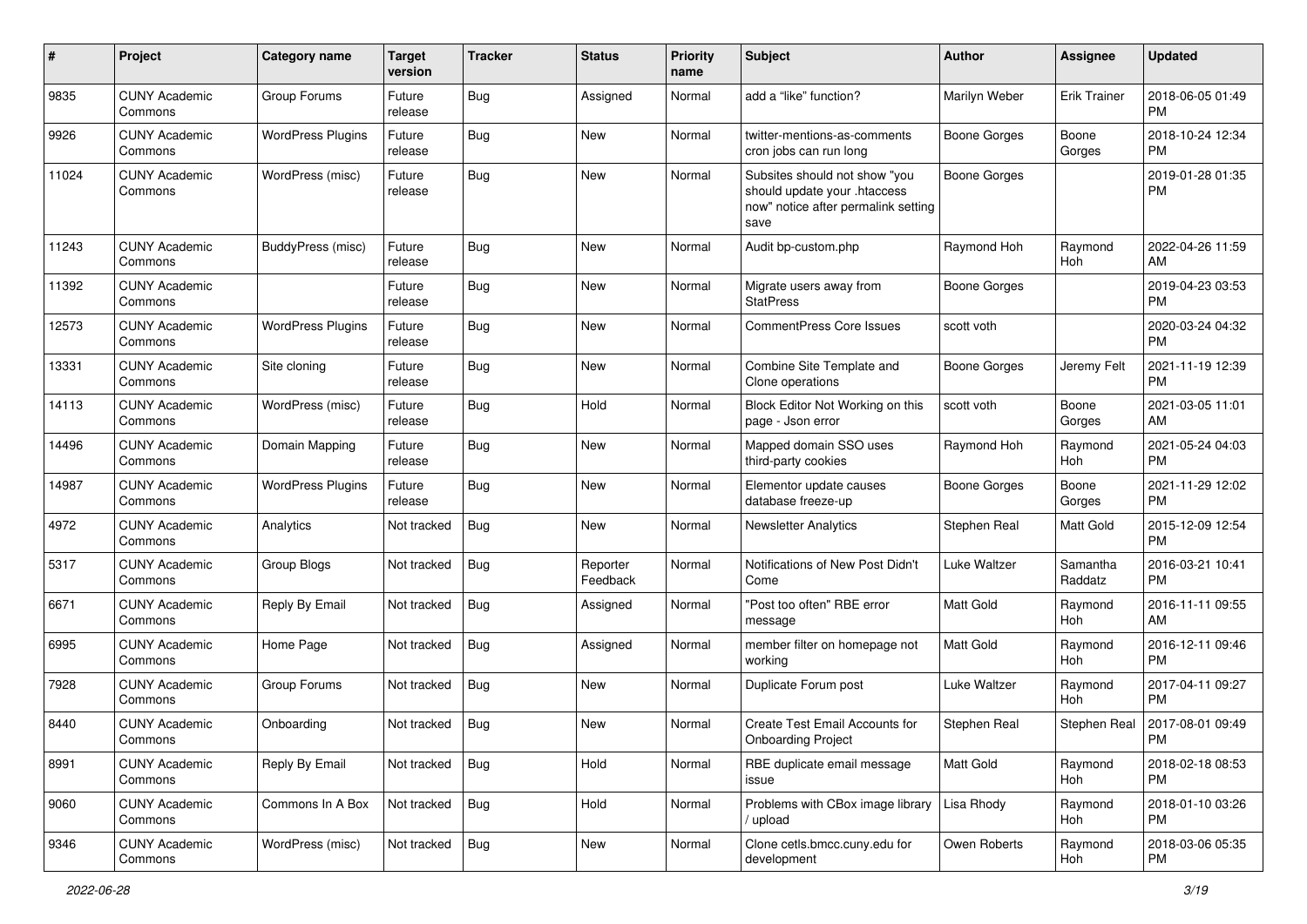| #     | Project                         | <b>Category name</b>       | Target<br>version | <b>Tracker</b> | <b>Status</b>        | <b>Priority</b><br>name | <b>Subject</b>                                                                                | Author                | <b>Assignee</b> | <b>Updated</b>                |
|-------|---------------------------------|----------------------------|-------------------|----------------|----------------------|-------------------------|-----------------------------------------------------------------------------------------------|-----------------------|-----------------|-------------------------------|
| 9515  | <b>CUNY Academic</b><br>Commons | <b>WordPress Plugins</b>   | Not tracked       | Bug            | Reporter<br>Feedback | Normal                  | Text to Speech plugin - "More<br>Slowly" checkbox not working                                 | scott voth            | Boone<br>Gorges | 2018-06-13 02:26<br><b>PM</b> |
| 9979  | <b>CUNY Academic</b><br>Commons | <b>Email Notifications</b> | Not tracked       | <b>Bug</b>     | Reporter<br>Feedback | Normal                  | Reports of slow email activation<br>emails                                                    | <b>Matt Gold</b>      | Boone<br>Gorges | 2018-08-29 09:40<br><b>PM</b> |
| 10040 | <b>CUNY Academic</b><br>Commons | WordPress (misc)           | Not tracked       | <b>Bug</b>     | Reporter<br>Feedback | Normal                  | User doesn't see full list of themes                                                          | Matt Gold             | Boone<br>Gorges | 2018-07-25 10:12<br>AM        |
| 10262 | <b>CUNY Academic</b><br>Commons |                            | Not tracked       | <b>Bug</b>     | Reporter<br>Feedback | Normal                  | Newsletter Plugin: Broken Image<br>at Bottom of All Newsletters                               | Mark Webb             | Raymond<br>Hoh  | 2018-08-30 05:17<br><b>PM</b> |
| 10769 | <b>CUNY Academic</b><br>Commons | <b>WordPress Themes</b>    | Not tracked       | <b>Bug</b>     | Reporter<br>Feedback | Normal                  | 2011 Theme Sidebar                                                                            | Mark Webb             |                 | 2018-12-04 04:09<br><b>PM</b> |
| 10794 | <b>CUNY Academic</b><br>Commons | Performance                | Not tracked       | <b>Bug</b>     | New                  | Normal                  | Memcached connection<br>occasionally breaks                                                   | <b>Boone Gorges</b>   | Boone<br>Gorges | 2018-12-06 03:30<br><b>PM</b> |
| 11120 | <b>CUNY Academic</b><br>Commons | <b>WordPress Plugins</b>   | Not tracked       | <b>Bug</b>     | Reporter<br>Feedback | Normal                  | Events Manager Events Not<br>Showing Up                                                       | Mark Webb             |                 | 2019-02-27 04:10<br><b>PM</b> |
| 11415 | <b>CUNY Academic</b><br>Commons | <b>WordPress Plugins</b>   | Not tracked       | <b>Bug</b>     | Reporter<br>Feedback | Normal                  | <b>Blog Subscriptions in Jetpack</b>                                                          | Laurie Hurson         |                 | 2019-05-14 10:34<br>AM        |
| 11556 | <b>CUNY Academic</b><br>Commons | Courses                    | Not tracked       | <b>Bug</b>     | Reporter<br>Feedback | Normal                  | Instructor name given in course<br>listing                                                    | Tom Harbison          |                 | 2019-06-25 04:12<br><b>PM</b> |
| 11879 | <b>CUNY Academic</b><br>Commons |                            | Not tracked       | <b>Bug</b>     | New                  | Normal                  | Hypothesis comments appearing<br>on multiple, different pdfs across<br>blogs                  | Laurie Hurson         | Laurie Hurson   | 2019-09-19 02:39<br><b>PM</b> |
| 12198 | <b>CUNY Academic</b><br>Commons |                            | Not tracked       | <b>Bug</b>     | Reporter<br>Feedback | Normal                  | Duplicate listing in My Sites                                                                 | Tom Harbison          |                 | 2019-12-09 05:50<br><b>PM</b> |
| 12360 | <b>CUNY Academic</b><br>Commons | <b>WordPress Themes</b>    | Not tracked       | Bug            | Reporter<br>Feedback | Normal                  | site just says "DANTE We are<br>currently in maintenance mode,<br>please check back shortly." | Marilyn Weber         |                 | 2020-02-04 12:13<br><b>PM</b> |
| 12436 | <b>CUNY Academic</b><br>Commons |                            | Not tracked       | <b>Bug</b>     | Assigned             | Normal                  | Nightly system downtime                                                                       | <b>Boone Gorges</b>   |                 | 2020-08-01 09:30<br>AM        |
| 12438 | <b>CUNY Academic</b><br>Commons | Courses                    | Not tracked       | <b>Bug</b>     | <b>New</b>           | Normal                  | Site appearing twice                                                                          | Laurie Hurson         | Boone<br>Gorges | 2020-02-18 01:34<br><b>PM</b> |
| 13328 | <b>CUNY Academic</b><br>Commons | Group Forums               | Not tracked       | <b>Bug</b>     | Reporter<br>Feedback | Normal                  | cross-posting in two related<br>groups                                                        | Marilyn Weber         | Raymond<br>Hoh  | 2020-09-15 10:39<br><b>PM</b> |
| 13430 | <b>CUNY Academic</b><br>Commons | Reply By Email             | Not tracked       | Bug            | New                  | Normal                  | Delay in RBE                                                                                  | Luke Waltzer          | Raymond<br>Hoh  | 2020-10-13 11:16<br>AM        |
| 13949 | <b>CUNY Academic</b><br>Commons |                            | Not tracked       | Bug            | New                  | Normal                  | Continued debugging of runaway<br>MySQL connections                                           | Matt Gold             | Boone<br>Gorges | 2021-09-14 10:42<br>AM        |
| 14483 | <b>CUNY Academic</b><br>Commons | WordPress - Media          | Not tracked       | Bug            | Reporter<br>Feedback | Normal                  | Wordpress PDF Embed Stopped<br>Working after JITP Media Clone                                 | <b>Patrick DeDauw</b> | Boone<br>Gorges | 2021-05-20 01:51<br><b>PM</b> |
| 14629 | <b>CUNY Academic</b><br>Commons |                            | Not tracked       | Bug            | Reporter<br>Feedback | Normal                  | Possible Post Order Bug?                                                                      | Syelle Graves         |                 | 2021-09-14 10:47<br>AM        |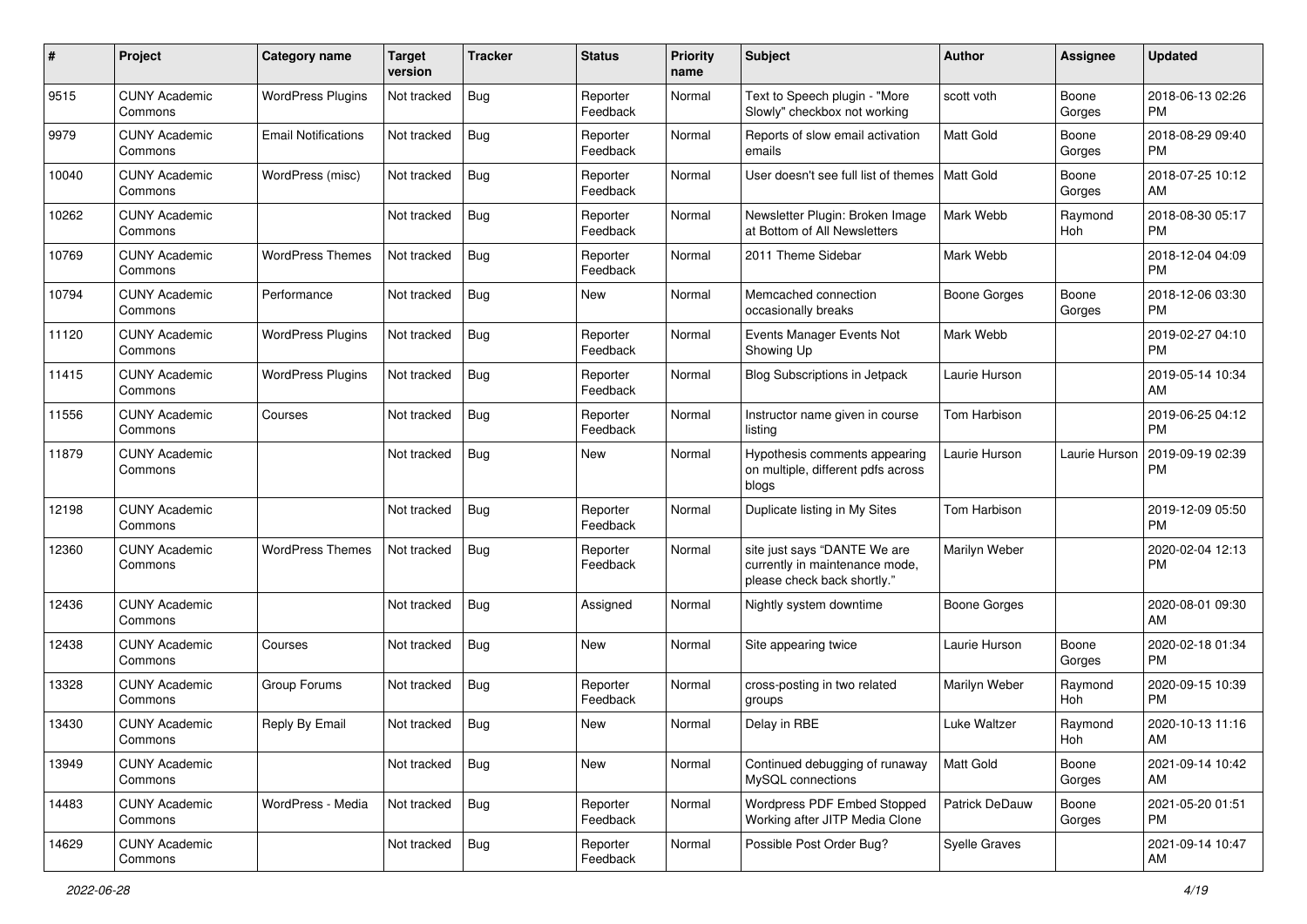| $\pmb{\#}$ | Project                                                                 | <b>Category name</b>           | <b>Target</b><br>version | <b>Tracker</b> | <b>Status</b>        | <b>Priority</b><br>name | <b>Subject</b>                                                                                  | <b>Author</b>           | Assignee            | <b>Updated</b>                |
|------------|-------------------------------------------------------------------------|--------------------------------|--------------------------|----------------|----------------------|-------------------------|-------------------------------------------------------------------------------------------------|-------------------------|---------------------|-------------------------------|
| 15242      | <b>CUNY Academic</b><br>Commons                                         | Performance                    | Not tracked              | Bug            | Reporter<br>Feedback | Normal                  | Slugist site                                                                                    | Raffi<br>Khatchadourian | Boone<br>Gorges     | 2022-02-07 11:14<br>AM        |
| 2576       | <b>NYCDH Community</b><br>Site                                          |                                |                          | Bug            | Hold                 | Low                     | Test Next Button in Javascript<br><b>Tutorial Under Activities</b>                              | <b>Mark Newton</b>      | Alex Gil            | 2013-05-18 02:55<br><b>PM</b> |
| 2618       | <b>NYCDH Community</b><br>Site                                          |                                |                          | Bug            | Assigned             | Low                     | Mark blogs as spam when created   Matt Gold<br>by users marked as spam                          |                         | Boone<br>Gorges     | 2013-06-09 11:38<br><b>PM</b> |
| 4535       | <b>CUNY Academic</b><br>Commons                                         | My Commons                     | Future<br>release        | Bug            | <b>New</b>           | Low                     | My Commons filter issue                                                                         | scott voth              | Raymond<br>Hoh      | 2015-09-01 11:17<br>AM        |
| 6356       | <b>CUNY Academic</b><br>Commons                                         | <b>WordPress Plugins</b>       | Future<br>release        | Bug            | Reporter<br>Feedback | Low                     | Should Subscribe2 be<br>deprecated?                                                             | Luke Waltzer            |                     | 2017-03-20 12:20<br><b>PM</b> |
| 6749       | <b>CUNY Academic</b><br>Commons                                         | Events                         | Future<br>release        | <b>Bug</b>     | <b>New</b>           | Low                     | BPEO iCal request can trigger<br>very large number of DB queries                                | Boone Gorges            | Raymond<br>Hoh      | 2016-11-15 10:09<br><b>PM</b> |
| 8675       | <b>CUNY Academic</b><br>Commons                                         | <b>User Onboarding</b>         | Future<br>release        | Bug            | Reporter<br>Feedback | Low                     | Add new User search screen calls<br>for the input of email address but<br>doesn't work with one | Paul Hebert             | Boone<br>Gorges     | 2017-10-11 11:17<br>AM        |
| 11971      | <b>CUNY Academic</b><br>Commons                                         | <b>Email Notifications</b>     | Future<br>release        | Bug            | Reporter<br>Feedback | Low                     | Pictures obscured in emailed post<br>notifications                                              | Marilyn Weber           | Raymond<br>Hoh      | 2019-11-21 01:14<br><b>PM</b> |
| 370        | <b>CUNY Academic</b><br>Commons                                         | Registration                   | Future<br>release        | Feature        | Assigned             | High                    | <b>Guest Accounts</b>                                                                           | Matt Gold               | Matt Gold           | 2015-04-09 09:33<br><b>PM</b> |
| 3230       | <b>CUNY Academic</b><br>Commons                                         | Internal Tools and<br>Workflow | Not tracked              | Feature        | Assigned             | High                    | Scripts for quicker<br>provisioning/updating of<br>development environments                     | <b>Boone Gorges</b>     | Boone<br>Gorges     | 2016-01-26 04:54<br><b>PM</b> |
| 12121      | <b>CUNY Academic</b><br>Commons                                         | <b>WordPress Plugins</b>       | 2.0.2                    | Feature        | Reporter<br>Feedback | Normal                  | Embedding H5P Iframes on<br><b>Commons Site</b>                                                 | Laurie Hurson           | Boone<br>Gorges     | 2022-06-14 11:36<br>AM        |
| 15613      | <b>CUNY Academic</b><br>Commons                                         |                                | 2.0.2                    | Feature        | Reporter<br>Feedback | Normal                  | Adding "Passster" plugin                                                                        | Laurie Hurson           |                     | 2022-06-14 11:36<br>AM        |
| 16290      | <b>CUNY Academic</b><br>Commons                                         |                                |                          | Feature        | Reporter<br>Feedback | Normal                  | Add Table Of Contents Block<br>plug-in                                                          | Raffi<br>Khatchadourian |                     | 2022-06-24 10:26<br>AM        |
| 2571       | <b>NYCDH Community</b><br>Site                                          |                                |                          | Feature        | Assigned             | Normal                  | Add Google custom search box to<br>homepage                                                     | <b>Mark Newton</b>      | Raymond<br>Hoh      | 2013-05-18 07:49<br><b>PM</b> |
| 2573       | <b>NYCDH Community</b><br>Site                                          |                                |                          | Feature        | Reporter<br>Feedback | Normal                  | Add dh nyc twitter list feed to site                                                            | <b>Mark Newton</b>      | Matt Gold           | 2013-05-16 11:42<br><b>PM</b> |
| 2574       | <b>NYCDH Community</b><br>Site                                          |                                |                          | Feature        | Assigned             | Normal                  | Add Way to Upload Files to<br>Groups                                                            | <b>Mark Newton</b>      | Raymond<br>Hoh      | 2013-05-18 07:46<br><b>PM</b> |
| 11968      | JustPublics@365<br>MediaCamp                                            |                                |                          | Feature        | <b>New</b>           | Normal                  | Nanoscience Retractable Display<br>Unit                                                         | Donald Cherry           | Bonnie<br>Eissner   | 2021-02-19 08:50<br>AM        |
| 12062      | AD/O365 Transition<br>from NonMatric to<br><b>Matriculated Students</b> |                                |                          | Feature        | In Progress          | Normal                  | create solution and console<br>project                                                          | Emilio Rodriguez        | Emilio<br>Rodriguez | 2019-11-12 03:56<br><b>PM</b> |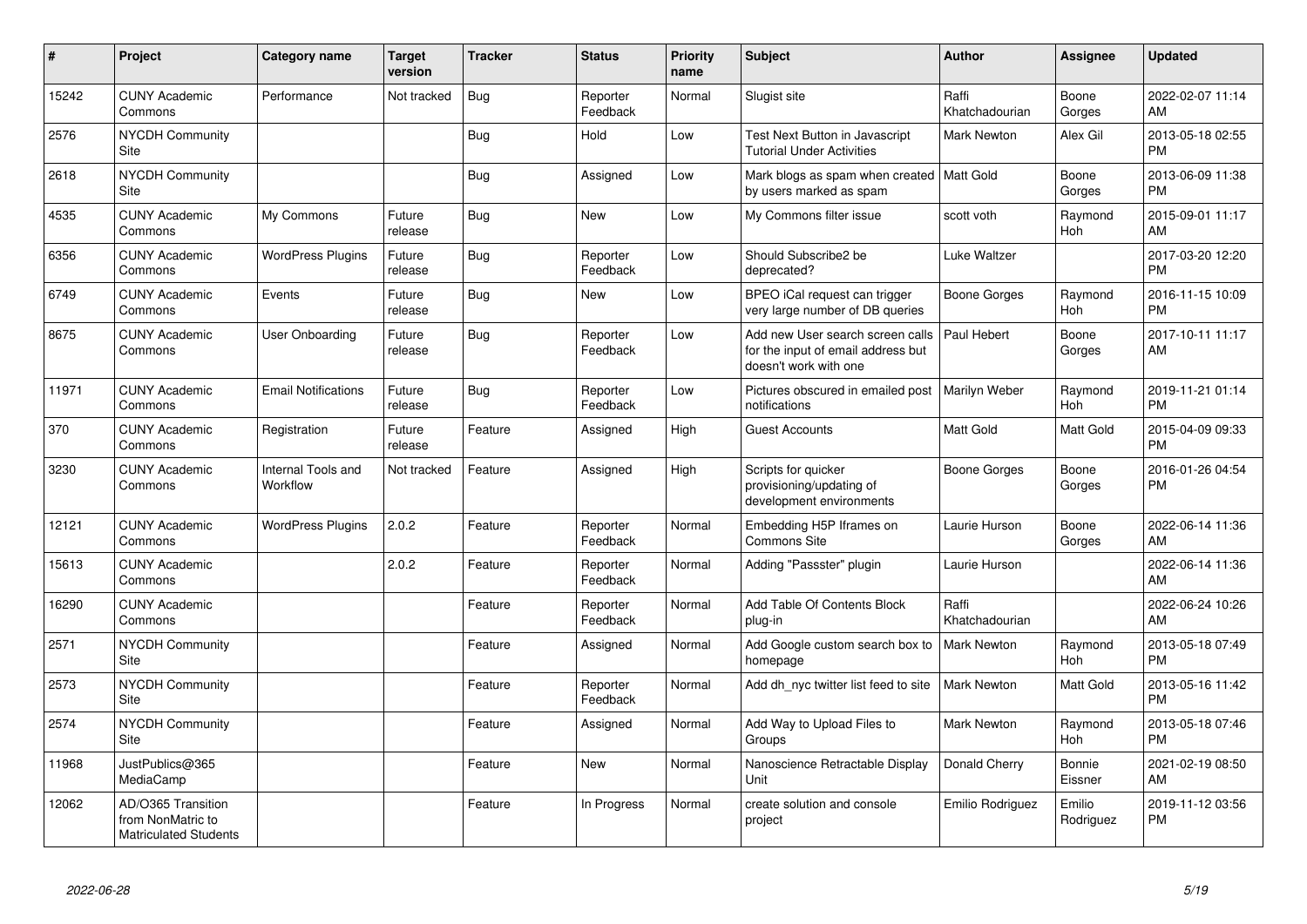| #     | Project                         | Category name                  | <b>Target</b><br>version | <b>Tracker</b> | <b>Status</b> | Priority<br>name | <b>Subject</b>                                                       | Author              | Assignee            | <b>Updated</b>                |
|-------|---------------------------------|--------------------------------|--------------------------|----------------|---------------|------------------|----------------------------------------------------------------------|---------------------|---------------------|-------------------------------|
| 13891 | <b>CUNY Academic</b><br>Commons | Internal Tools and<br>Workflow | 2.1.0                    | Feature        | <b>New</b>    | Normal           | Migrate automated linting to<br>GitHub Actions                       | Boone Gorges        | Jeremy Felt         | 2022-06-28 12:21<br><b>PM</b> |
| 15194 | <b>CUNY Academic</b><br>Commons | Internal Tools and<br>Workflow | 2.1.0                    | Feature        | <b>New</b>    | Normal           | PHPCS sniff for un-restored<br>switch_to_blog() calls                | Boone Gorges        | Jeremy Felt         | 2022-05-26 10:45<br>AM        |
| 15883 | <b>CUNY Academic</b><br>Commons |                                | 2.1.0                    | Feature        | New           | Normal           | Release BPGES update                                                 | Boone Gorges        | Boone<br>Gorges     | 2022-05-26 10:39<br>AM        |
| 287   | <b>CUNY Academic</b><br>Commons | WordPress (misc)               | Future<br>release        | Feature        | Assigned      | Normal           | Create troubleshooting tool for<br>account sign-up                   | <b>Matt Gold</b>    | Boone<br>Gorges     | 2015-11-09 06:17<br><b>PM</b> |
| 308   | <b>CUNY Academic</b><br>Commons | Registration                   | Future<br>release        | Feature        | <b>New</b>    | Normal           | Group recommendations for<br>signup process                          | Boone Gorges        | Samantha<br>Raddatz | 2015-11-09 05:07<br><b>PM</b> |
| 364   | <b>CUNY Academic</b><br>Commons | <b>WordPress Plugins</b>       | Future<br>release        | Feature        | <b>New</b>    | Normal           | <b>Bulletin Board</b>                                                | Matt Gold           |                     | 2015-01-05 08:50<br><b>PM</b> |
| 365   | <b>CUNY Academic</b><br>Commons | WordPress (misc)               | Future<br>release        | Feature        | Assigned      | Normal           | <b>Create Mouseover Tooltips</b><br>throughout Site                  | Matt Gold           | Chris Stein         | 2015-11-09 06:18<br><b>PM</b> |
| 377   | <b>CUNY Academic</b><br>Commons | BuddyPress (misc)              | Future<br>release        | Feature        | Assigned      | Normal           | Like buttons                                                         | <b>Matt Gold</b>    | Boone<br>Gorges     | 2010-11-16 05:13<br><b>PM</b> |
| 412   | <b>CUNY Academic</b><br>Commons | <b>WordPress Themes</b>        | Future<br>release        | Feature        | Assigned      | Normal           | <b>Featured Themes</b>                                               | Matt Gold           | Dominic<br>Giglio   | 2015-01-05 08:44<br><b>PM</b> |
| 435   | <b>CUNY Academic</b><br>Commons | BuddyPress (misc)              | Future<br>release        | Feature        | Assigned      | Normal           | Include Avatar Images in Forum<br><b>Post Notification Emails</b>    | Matt Gold           | Boone<br>Gorges     | 2010-12-08 12:40<br><b>PM</b> |
| 481   | <b>CUNY Academic</b><br>Commons | Groups (misc)                  | Future<br>release        | Feature        | Assigned      | Normal           | ability to archive inactive groups<br>and blogs                      | Michael Mandiberg   | Samantha<br>Raddatz | 2015-11-09 05:56<br><b>PM</b> |
| 497   | <b>CUNY Academic</b><br>Commons | <b>WordPress Plugins</b>       | Future<br>release        | Feature        | Assigned      | Normal           | Drag and Drop Ordering on<br>Gallery Post Plugin                     | Matt Gold           | Ron Rennick         | 2015-11-09 06:18<br><b>PM</b> |
| 500   | <b>CUNY Academic</b><br>Commons | BuddyPress (misc)              | Future<br>release        | Feature        | Assigned      | Normal           | Export Group Data                                                    | <b>Matt Gold</b>    | Boone<br>Gorges     | 2010-12-19 12:09<br><b>PM</b> |
| 554   | <b>CUNY Academic</b><br>Commons | BuddyPress (misc)              | Future<br>release        | Feature        | Assigned      | Normal           | Add Trackback notifications to<br>site-wide activity feed            | Matt Gold           | Boone<br>Gorges     | 2015-11-09 06:19<br>PM        |
| 585   | <b>CUNY Academic</b><br>Commons | Group Forums                   | Future<br>release        | Feature        | Assigned      | Normal           | Merge Forum Topics                                                   | Sarah Morgano       | Boone<br>Gorges     | 2011-07-06 04:11<br><b>PM</b> |
| 599   | <b>CUNY Academic</b><br>Commons | BuddyPress (misc)              | Future<br>release        | Feature        | Assigned      | Normal           | Consider adding rating plugins for<br><b>BuddyPress/BBPress</b>      | Matt Gold           | Boone<br>Gorges     | 2011-08-22 06:50<br><b>PM</b> |
| 618   | <b>CUNY Academic</b><br>Commons | <b>BuddyPress Docs</b>         | Future<br>release        | Feature        | Assigned      | Normal           | <b>BuddyPress Docs: export formats</b>                               | <b>Boone Gorges</b> | Boone<br>Gorges     | 2015-11-09 05:38<br><b>PM</b> |
| 635   | <b>CUNY Academic</b><br>Commons | BuddyPress (misc)              | Future<br>release        | Feature        | Assigned      | Normal           | Big Blue Button -<br>Videoconferencing in Groups and<br><b>Blogs</b> | Matt Gold           | Boone<br>Gorges     | 2011-03-14 03:24<br><b>PM</b> |
| 653   | <b>CUNY Academic</b><br>Commons | Group Blogs                    | Future<br>release        | Feature        | Assigned      | Normal           | Redesign Integration of Groups<br>and Blogs                          | <b>Matt Gold</b>    | Samantha<br>Raddatz | 2015-11-09 05:40<br><b>PM</b> |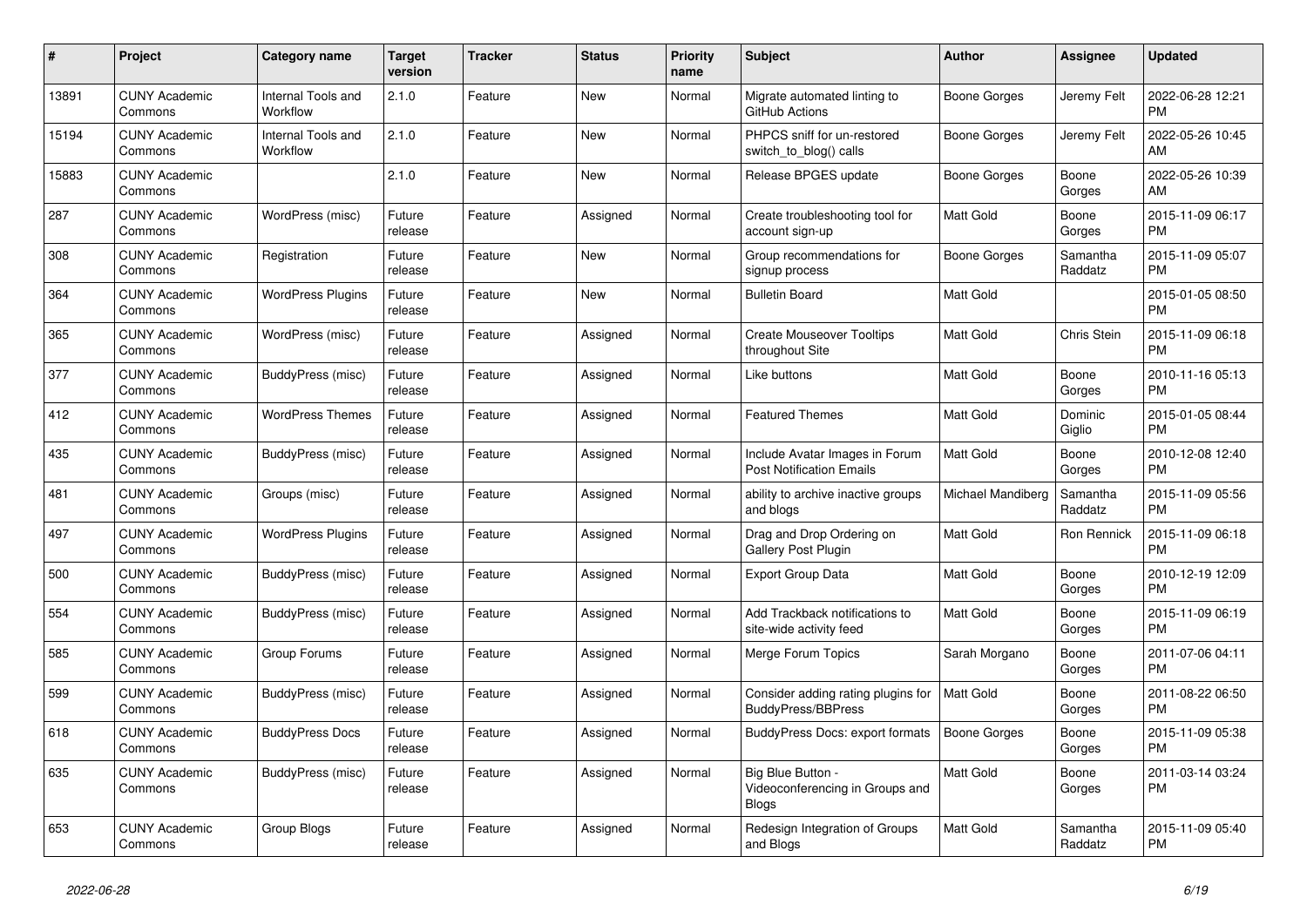| #    | Project                         | <b>Category name</b>     | <b>Target</b><br>version | <b>Tracker</b> | <b>Status</b>        | <b>Priority</b><br>name | Subject                                                                        | Author              | <b>Assignee</b>     | <b>Updated</b>                |
|------|---------------------------------|--------------------------|--------------------------|----------------|----------------------|-------------------------|--------------------------------------------------------------------------------|---------------------|---------------------|-------------------------------|
| 658  | <b>CUNY Academic</b><br>Commons | <b>WordPress Plugins</b> | Future<br>release        | Feature        | Assigned             | Normal                  | Rebulid Sitewide Tag Suggestion                                                | <b>Matt Gold</b>    | Boone<br>Gorges     | 2015-01-05 08:47<br><b>PM</b> |
| 1105 | <b>CUNY Academic</b><br>Commons | WordPress (misc)         | Future<br>release        | Feature        | Assigned             | Normal                  | Rephrase Blog Privacy Options                                                  | <b>Matt Gold</b>    | Samantha<br>Raddatz | 2015-11-09 06:19<br><b>PM</b> |
| 1422 | <b>CUNY Academic</b><br>Commons | <b>BuddyPress Docs</b>   | Future<br>release        | Feature        | Assigned             | Normal                  | Make "created Doc" activity icons<br>non-mini                                  | <b>Boone Gorges</b> | Boone<br>Gorges     | 2015-11-09 05:48<br><b>PM</b> |
| 1460 | <b>CUNY Academic</b><br>Commons | Analytics                | Future<br>release        | Feature        | Assigned             | Normal                  | Update System Report                                                           | <b>Brian Foote</b>  | Boone<br>Gorges     | 2015-11-09 06:13<br><b>PM</b> |
| 1508 | <b>CUNY Academic</b><br>Commons | WordPress (misc)         | Future<br>release        | Feature        | Assigned             | Normal                  | Share login cookies across<br>mapped domains                                   | Boone Gorges        | Boone<br>Gorges     | 2012-07-02 12:12<br><b>PM</b> |
| 1544 | <b>CUNY Academic</b><br>Commons | Groups (misc)            | Future<br>release        | Feature        | Reporter<br>Feedback | Normal                  | Group Filtering and Sorting                                                    | <b>Matt Gold</b>    | Chris Stein         | 2019-03-01 02:25<br><b>PM</b> |
| 1744 | <b>CUNY Academic</b><br>Commons | <b>BuddyPress Docs</b>   | Future<br>release        | Feature        | Assigned             | Normal                  | Spreadsheet-style Docs                                                         | <b>Boone Gorges</b> | Boone<br>Gorges     | 2015-11-09 06:13<br><b>PM</b> |
| 1888 | <b>CUNY Academic</b><br>Commons | Home Page                | Future<br>release        | Feature        | Assigned             | Normal                  | Refactor BP MPO Activity Filter to<br>support proper pagination                | Sarah Morgano       | Boone<br>Gorges     | 2014-05-01 07:11<br><b>PM</b> |
| 2523 | <b>CUNY Academic</b><br>Commons | <b>BuddyPress Docs</b>   | Future<br>release        | Feature        | Assigned             | Normal                  | Allow Users to Upload Images to<br><b>BP</b> Docs                              | Matt Gold           | Boone<br>Gorges     | 2015-11-09 06:14<br><b>PM</b> |
| 2753 | <b>CUNY Academic</b><br>Commons | <b>Public Portfolio</b>  | Future<br>release        | Feature        | <b>New</b>           | Normal                  | Create actual actual tagification in<br>academic interests and other<br>fields | Micki Kaufman       | Boone<br>Gorges     | 2015-01-05 08:52<br><b>PM</b> |
| 2754 | <b>CUNY Academic</b><br>Commons | Design                   | Future<br>release        | Feature        | Assigned             | Normal                  | Determine strategy for CAC logo<br>handling in top header                      | Micki Kaufman       | Chris Stein         | 2015-01-05 08:53<br><b>PM</b> |
| 2832 | CUNY Academic<br>Commons        | <b>Public Portfolio</b>  | Future<br>release        | Feature        | Assigned             | Normal                  | Improve interface for (not)<br>auto-linking profile fields                     | Boone Gorges        | Chris Stein         | 2015-01-05 08:52<br><b>PM</b> |
| 2881 | <b>CUNY Academic</b><br>Commons | <b>Public Portfolio</b>  | Future<br>release        | Feature        | Assigned             | Normal                  | Redesign the UX for Profiles                                                   | Chris Stein         | Chris Stein         | 2016-10-13 12:45<br><b>PM</b> |
| 3002 | <b>CUNY Academic</b><br>Commons | Search                   | Future<br>release        | Feature        | Assigned             | Normal                  | Overhaul CAC search by using<br>external search appliance                      | <b>Boone Gorges</b> | Boone<br>Gorges     | 2020-07-15 03:05<br><b>PM</b> |
| 3042 | <b>CUNY Academic</b><br>Commons | <b>Public Portfolio</b>  | Future<br>release        | Feature        | Assigned             | Normal                  | Browsing member interests                                                      | Matt Gold           | Boone<br>Gorges     | 2015-03-21 09:04<br><b>PM</b> |
| 3090 | <b>CUNY Academic</b><br>Commons | Twitter page             | Future<br>release        | Feature        | Assigned             | Normal                  | Prevent Retweets from showing<br>up on Commons twitter page                    | Matt Gold           | <b>Tahir Butt</b>   | 2016-10-24 11:31<br>AM        |
| 3192 | <b>CUNY Academic</b><br>Commons | Group Forums             | Future<br>release        | Feature        | Assigned             | Normal                  | Customizable forum views for<br>bbPress 2.x group forums                       | <b>Boone Gorges</b> | Raymond<br>Hoh      | 2015-11-09 12:47<br>PM        |
| 3193 | <b>CUNY Academic</b><br>Commons | Group Forums             | Future<br>release        | Feature        | Assigned             | Normal                  | bbPress 2.x dynamic roles and<br><b>RBE</b>                                    | <b>Boone Gorges</b> | Boone<br>Gorges     | 2014-09-30 01:30<br>PM        |
| 3220 | <b>CUNY Academic</b><br>Commons | Public Portfolio         | Future<br>release        | Feature        | Assigned             | Normal                  | Add indent/outdent option to<br>Formatting Buttons on Profile<br>Page          | Matt Gold           | Boone<br>Gorges     | 2014-05-21 10:39<br><b>PM</b> |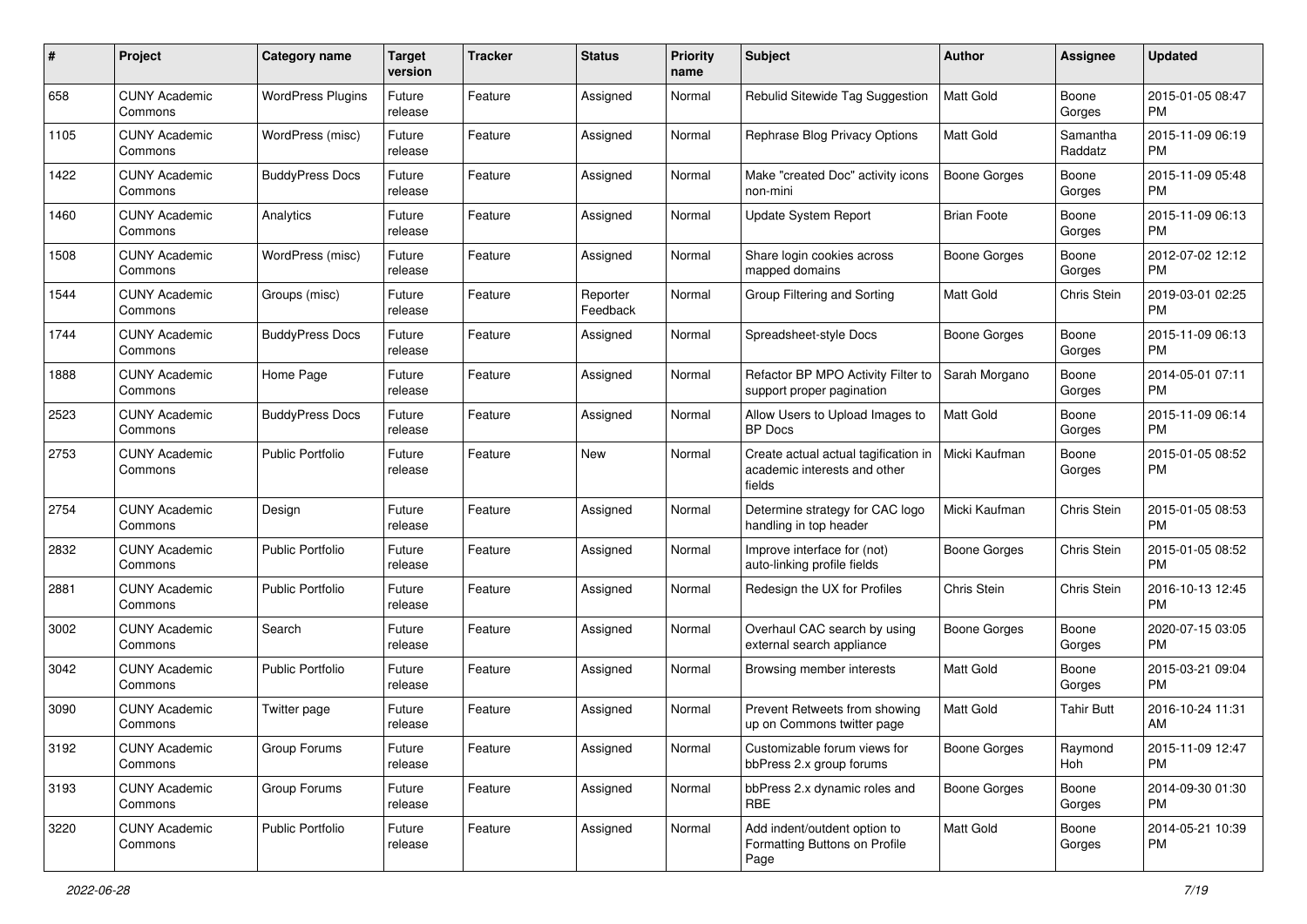| #    | <b>Project</b>                  | Category name           | <b>Target</b><br>version | <b>Tracker</b> | <b>Status</b> | <b>Priority</b><br>name | <b>Subject</b>                                                                    | <b>Author</b>        | Assignee              | Updated                       |
|------|---------------------------------|-------------------------|--------------------------|----------------|---------------|-------------------------|-----------------------------------------------------------------------------------|----------------------|-----------------------|-------------------------------|
| 3308 | <b>CUNY Academic</b><br>Commons | Group Invitations       | Future<br>release        | Feature        | Assigned      | Normal                  | Allow members to rescind group<br>invitations                                     | Matt Gold            | Boone<br>Gorges       | 2015-04-01 08:53<br><b>PM</b> |
| 3330 | <b>CUNY Academic</b><br>Commons | My Commons              | Future<br>release        | Feature        | Assigned      | Normal                  | 'Commons Information" tool                                                        | <b>Boone Gorges</b>  | <b>Chris Stein</b>    | 2014-09-22 08:46<br><b>PM</b> |
| 3458 | <b>CUNY Academic</b><br>Commons | Groups (misc)           | Future<br>release        | Feature        | Assigned      | Normal                  | Filter Members of Group by<br>Campus                                              | <b>Michael Smith</b> | Samantha<br>Raddatz   | 2014-09-26 08:32<br><b>PM</b> |
| 3473 | <b>CUNY Academic</b><br>Commons | <b>User Experience</b>  | Future<br>release        | Feature        | Assigned      | Normal                  | Commons profile: Add help info<br>about "Positions" replacing "title"             | Keith Miyake         | Samantha<br>Raddatz   | 2015-11-09 02:28<br><b>PM</b> |
| 3475 | <b>CUNY Academic</b><br>Commons | Events                  | Future<br>release        | Feature        | Assigned      | Normal                  | Request to add plugin to<br>streamline room<br>booking/appointment booking        | Naomi Barrettara     | Boone<br>Gorges       | 2014-12-01 05:14<br>PM        |
| 3517 | <b>CUNY Academic</b><br>Commons | My Commons              | Future<br>release        | Feature        | Assigned      | Normal                  | Mute/Unmute My Commons<br>updates                                                 | Matt Gold            | Raymond<br><b>Hoh</b> | 2015-11-09 01:19<br><b>PM</b> |
| 3536 | <b>CUNY Academic</b><br>Commons | My Commons              | Future<br>release        | Feature        | Assigned      | Normal                  | Infinite Scroll on My Commons<br>page                                             | Matt Gold            | Raymond<br><b>Hoh</b> | 2015-04-13 04:42<br><b>PM</b> |
| 3580 | <b>CUNY Academic</b><br>Commons | Group Blogs             | Future<br>release        | Feature        | <b>New</b>    | Normal                  | Multiple blogs per group                                                          | Boone Gorges         | Boone<br>Gorges       | 2018-02-20 02:02<br><b>PM</b> |
| 3662 | <b>CUNY Academic</b><br>Commons | <b>SEO</b>              | Future<br>release        | Feature        | Assigned      | Normal                  | Duplicate Content/SEO/Google<br>issues                                            | Matt Gold            | Raymond<br>Hoh        | 2015-04-13 04:37<br><b>PM</b> |
| 3759 | <b>CUNY Academic</b><br>Commons | WordPress (misc)        | Future<br>release        | Feature        | Assigned      | Normal                  | Review Interface for Adding Users   Matt Gold<br>to Blogs                         |                      | Boone<br>Gorges       | 2015-03-24 05:52<br>PM        |
| 3768 | <b>CUNY Academic</b><br>Commons | <b>Public Portfolio</b> | Future<br>release        | Feature        | Assigned      | Normal                  | Institutions/Past positions on<br>public portfolios                               | Matt Gold            | Boone<br>Gorges       | 2018-04-23 10:44<br>AM        |
| 3770 | <b>CUNY Academic</b><br>Commons | <b>Public Portfolio</b> | Future<br>release        | Feature        | Assigned      | Normal                  | Improve Layout/Formatting of<br>Positions Area on Public<br>Portfolios            | Matt Gold            | Chris Stein           | 2015-04-01 09:17<br>PM        |
| 4053 | <b>CUNY Academic</b><br>Commons | Events                  | Future<br>release        | Feature        | Assigned      | Normal                  | Create new tab for past events                                                    | Matt Gold            | Boone<br>Gorges       | 2015-05-12 02:10<br><b>PM</b> |
| 4238 | <b>CUNY Academic</b><br>Commons | Events                  | Future<br>release        | Feature        | Assigned      | Normal                  | Copy Events to Other Groups?                                                      | Matt Gold            | Boone<br>Gorges       | 2015-07-02 10:08<br>AM        |
| 4481 | <b>CUNY Academic</b><br>Commons | Events                  | Future<br>release        | Feature        | New           | Normal                  | Group admins/mods should have<br>the ability to unlink an event from<br>the group | Boone Gorges         | Boone<br>Gorges       | 2017-04-24 03:53<br><b>PM</b> |
| 4635 | <b>CUNY Academic</b><br>Commons | Authentication          | Future<br>release        | Feature        | <b>New</b>    | Normal                  | Allow non-WP authentication                                                       | Boone Gorges         | Sonja Leix            | 2019-03-01 02:05<br><b>PM</b> |
| 4980 | <b>CUNY Academic</b><br>Commons | Home Page               | Future<br>release        | Feature        | Assigned      | Normal                  | <b>CAC Featured Content -- Adding</b><br>Randomization                            | Matt Gold            | Boone<br>Gorges       | 2016-12-12 03:01<br><b>PM</b> |
| 5199 | <b>CUNY Academic</b><br>Commons | Social Paper            | Future<br>release        | Feature        | <b>New</b>    | Normal                  | add tables to the SP editor                                                       | Marilyn Weber        |                       | 2016-10-24 11:27<br>AM        |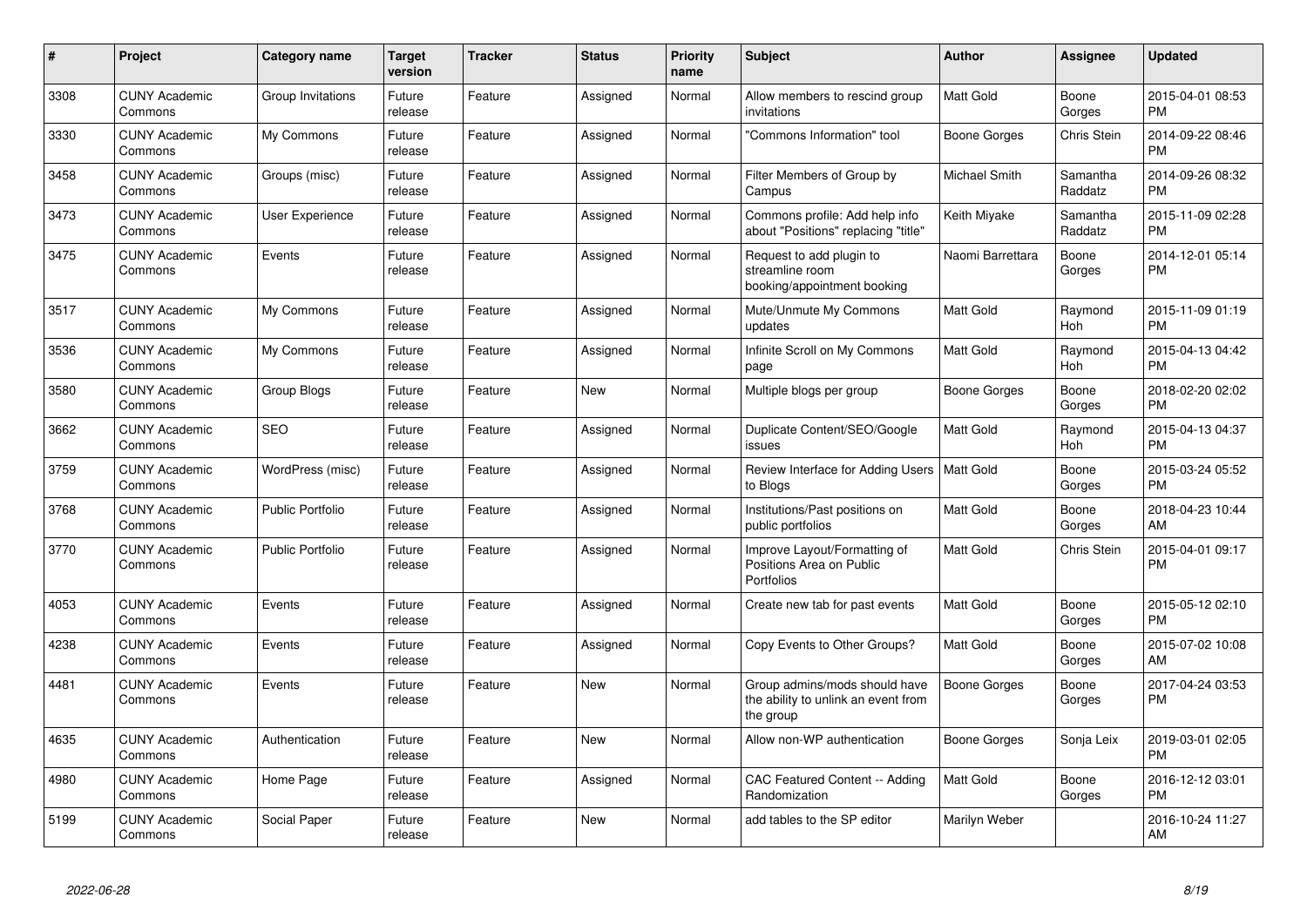| #    | Project                         | <b>Category name</b>       | <b>Target</b><br>version | <b>Tracker</b> | <b>Status</b>        | <b>Priority</b><br>name | <b>Subject</b>                                                   | <b>Author</b>       | <b>Assignee</b>     | <b>Updated</b>                |
|------|---------------------------------|----------------------------|--------------------------|----------------|----------------------|-------------------------|------------------------------------------------------------------|---------------------|---------------------|-------------------------------|
| 5205 | <b>CUNY Academic</b><br>Commons | Social Paper               | Future<br>release        | Feature        | <b>New</b>           | Normal                  | Social Paper folders                                             | Marilyn Weber       |                     | 2016-02-11 10:24<br><b>PM</b> |
| 5225 | <b>CUNY Academic</b><br>Commons | Registration               | Future<br>release        | Feature        | Assigned             | Normal                  | On-boarding Issues                                               | Luke Waltzer        | Samantha<br>Raddatz | 2016-02-12 02:58<br><b>PM</b> |
| 5234 | <b>CUNY Academic</b><br>Commons | Membership                 | Future<br>release        | Feature        | Assigned             | Normal                  | Write Unconfirmed patch for WP                                   | Boone Gorges        | Boone<br>Gorges     | 2016-10-24 11:18<br>AM        |
| 5316 | <b>CUNY Academic</b><br>Commons | User Experience            | Future<br>release        | Feature        | Assigned             | Normal                  | Prompt user email address<br>updates                             | Matt Gold           | Stephen Real        | 2016-12-21 03:30<br><b>PM</b> |
| 5397 | <b>CUNY Academic</b><br>Commons | Social Paper               | Future<br>release        | Feature        | <b>New</b>           | Normal                  | frustrating to have to<br>enable/disable in SP                   | Marilyn Weber       | Samantha<br>Raddatz | 2016-04-20 03:39<br><b>PM</b> |
| 5489 | <b>CUNY Academic</b><br>Commons | Social Paper               | Future<br>release        | Feature        | <b>New</b>           | Normal                  | Asc/desc sorting for Social Paper<br>directories                 | <b>Boone Gorges</b> |                     | 2016-04-21 10:06<br><b>PM</b> |
| 5581 | <b>CUNY Academic</b><br>Commons | Analytics                  | Future<br>release        | Feature        | Assigned             | Normal                  | <b>Explore alternatives to Google</b><br>Analytics               | <b>Matt Gold</b>    | Valerie<br>Townsend | 2020-04-17 03:12<br><b>PM</b> |
| 5696 | <b>CUNY Academic</b><br>Commons | Events                     | Future<br>release        | Feature        | Assigned             | Normal                  | Events Calendar - display options<br>calendar aggregation        | <b>Matt Gold</b>    | Boone<br>Gorges     | 2016-10-13 11:44<br>AM        |
| 5955 | <b>CUNY Academic</b><br>Commons | Outreach                   | Future<br>release        | Feature        | Assigned             | Normal                  | Create auto-newsletter for<br>commons members                    | <b>Matt Gold</b>    | Luke Waltzer        | 2016-08-30 10:34<br>AM        |
| 5992 | <b>CUNY Academic</b><br>Commons | <b>Email Notifications</b> | Future<br>release        | Feature        | <b>New</b>           | Normal                  | Changing the From line of<br>autogenerated blog emails           | Marilyn Weber       |                     | 2018-09-27 05:19<br><b>PM</b> |
| 6078 | <b>CUNY Academic</b><br>Commons | Blogs (BuddyPress)         | Future<br>release        | Feature        | New                  | Normal                  | <b>Explore Adding Network Blog</b><br>Metadata Plugin            | Luke Waltzer        | Luke Waltzer        | 2016-10-11 10:29<br><b>PM</b> |
| 6332 | <b>CUNY Academic</b><br>Commons | WordPress (misc)           | Future<br>release        | Feature        | <b>New</b>           | Normal                  | Allow uploaded files to be marked<br>as private in an ad hoc way | <b>Boone Gorges</b> |                     | 2016-10-17 11:41<br><b>PM</b> |
| 6426 | <b>CUNY Academic</b><br>Commons | Spam/Spam<br>Prevention    | Future<br>release        | Feature        | Assigned             | Normal                  | Force captcha on all comments?                                   | <b>Matt Gold</b>    | <b>Tahir Butt</b>   | 2016-10-24 02:06<br><b>PM</b> |
| 7115 | <b>CUNY Academic</b><br>Commons | Groups (misc)              | Future<br>release        | Feature        | Reporter<br>Feedback | Normal                  | make licensing info clear during<br>group creation               | Matt Gold           | Raymond<br>Hoh      | 2020-12-08 11:32<br>AM        |
| 8211 | <b>CUNY Academic</b><br>Commons | <b>WordPress Themes</b>    | Future<br>release        | Feature        | New                  | Normal                  | Theme Suggestions: Material<br>Design-Inspired Themes            | Margaret Galvan     | Margaret<br>Galvan  | 2017-08-07 02:48<br><b>PM</b> |
| 8756 | <b>CUNY Academic</b><br>Commons | Group Blogs                | Future<br>release        | Feature        | Hold                 | Normal                  | Connect multiple blogs to one<br>group?                          | <b>Matt Gold</b>    | Boone<br>Gorges     | 2017-09-30 10:42<br>AM        |
| 8835 | <b>CUNY Academic</b><br>Commons | Blogs (BuddyPress)         | Future<br>release        | Feature        | <b>New</b>           | Normal                  | Extend cuny is shortlinks to sites                               | Luke Waltzer        | Boone<br>Gorges     | 2022-04-26 11:59<br>AM        |
| 8836 | <b>CUNY Academic</b><br>Commons | Blogs (BuddyPress)         | Future<br>release        | Feature        | Assigned             | Normal                  | Redesign site launch process                                     | <b>Matt Gold</b>    | Boone<br>Gorges     | 2019-10-03 02:49<br><b>PM</b> |
| 8900 | <b>CUNY Academic</b><br>Commons | Accessibility              | Future<br>release        | Feature        | Assigned             | Normal                  | Look into tools to enforce<br>accessibility in WP environment    | Matt Gold           | Boone<br>Gorges     | 2022-04-26 11:59<br>AM        |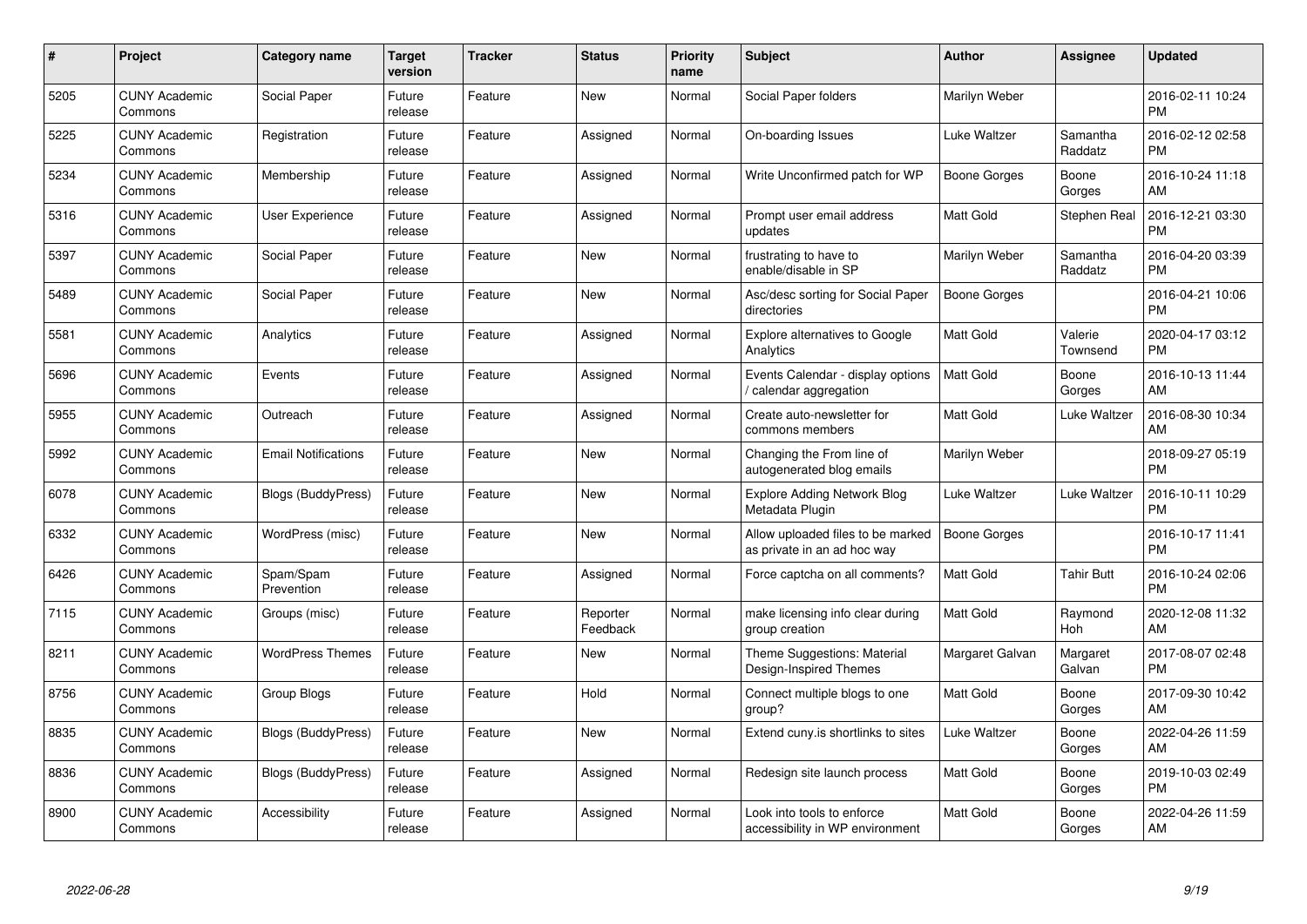| #     | Project                         | <b>Category name</b>       | <b>Target</b><br>version | <b>Tracker</b> | <b>Status</b>        | <b>Priority</b><br>name | <b>Subject</b>                                                                             | Author              | <b>Assignee</b> | <b>Updated</b>                |
|-------|---------------------------------|----------------------------|--------------------------|----------------|----------------------|-------------------------|--------------------------------------------------------------------------------------------|---------------------|-----------------|-------------------------------|
| 8901  | <b>CUNY Academic</b><br>Commons | Accessibility              | Future<br>release        | Feature        | Assigned             | Normal                  | Theme analysis for accessibility                                                           | <b>Matt Gold</b>    | Boone<br>Gorges | 2022-04-26 11:59<br>AM        |
| 9028  | <b>CUNY Academic</b><br>Commons | Onboarding                 | Future<br>release        | Feature        | Assigned             | Normal                  | suggest groups to new members<br>during the registration process                           | <b>Matt Gold</b>    | Chris Stein     | 2018-10-24 12:34<br><b>PM</b> |
| 9720  | <b>CUNY Academic</b><br>Commons | Authentication             | Future<br>release        | Feature        | New                  | Normal                  | The Commons should be an<br>oAuth provider                                                 | <b>Boone Gorges</b> |                 | 2019-03-01 02:04<br><b>PM</b> |
| 9895  | <b>CUNY Academic</b><br>Commons | Onboarding                 | Future<br>release        | Feature        | Assigned             | Normal                  | Add "Accept Invitation"<br>link/button/function to Group<br>and/or Site invitation emails? | Luke Waltzer        | Boone<br>Gorges | 2018-06-07 12:42<br><b>PM</b> |
| 9947  | <b>CUNY Academic</b><br>Commons | <b>WordPress Plugins</b>   | Future<br>release        | Feature        | Reporter<br>Feedback | Normal                  | Install H5P quiz plugin                                                                    | <b>Matt Gold</b>    | Boone<br>Gorges | 2018-09-11 11:01<br>AM        |
| 10226 | <b>CUNY Academic</b><br>Commons | Courses                    | Future<br>release        | Feature        | New                  | Normal                  | Add "My Courses" to drop down<br>list                                                      | scott voth          | Boone<br>Gorges | 2021-11-19 12:42<br><b>PM</b> |
| 10354 | <b>CUNY Academic</b><br>Commons | <b>Public Portfolio</b>    | Future<br>release        | Feature        | New                  | Normal                  | Opt out of Having a Profile Page                                                           | scott voth          | Chris Stein     | 2020-05-12 10:43<br>AM        |
| 10368 | <b>CUNY Academic</b><br>Commons |                            | Future<br>release        | Feature        | Assigned             | Normal                  | Use ORCID data to populate<br>academic profile page                                        | Stephen Francoeur   | Boone<br>Gorges | 2018-09-25 01:53<br>PM        |
| 10380 | <b>CUNY Academic</b><br>Commons | WordPress (misc)           | Future<br>release        | Feature        | In Progress          | Normal                  | Remove blacklisted plugins                                                                 | <b>Boone Gorges</b> |                 | 2022-04-26 12:00<br><b>PM</b> |
| 10659 | <b>CUNY Academic</b><br>Commons | Group Forums               | Future<br>release        | Feature        | Assigned             | Normal                  | Post to multiple groups via email                                                          | Matt Gold           | Raymond<br>Hoh  | 2018-11-15 12:54<br>AM        |
| 11131 | <b>CUNY Academic</b><br>Commons |                            | Future<br>release        | Feature        | Reporter<br>Feedback | Normal                  | <b>Image Annotation Plugins</b>                                                            | Laurie Hurson       |                 | 2019-02-26 11:33<br>AM        |
| 11531 | <b>CUNY Academic</b><br>Commons | Events                     | Future<br>release        | Feature        | New                  | Normal                  | Main Events calendar should<br>include non-public events that<br>user has access to        | scott voth          | Boone<br>Gorges | 2019-06-11 10:00<br>AM        |
| 11789 | <b>CUNY Academic</b><br>Commons | Courses                    | Future<br>release        | Feature        | <b>New</b>           | Normal                  | Ability to remove item from<br>Courses list                                                | Laurie Hurson       | Sonja Leix      | 2019-09-24 12:28<br><b>PM</b> |
| 11834 | <b>CUNY Academic</b><br>Commons | <b>Group Files</b>         | Future<br>release        | Feature        | <b>New</b>           | Normal                  | Improved tools for managing<br>group file folders                                          | Boone Gorges        | Sonja Leix      | 2019-09-06 03:55<br><b>PM</b> |
| 11860 | <b>CUNY Academic</b><br>Commons | Registration               | Future<br>release        | Feature        | New                  | Normal                  | Ensure Students Are Aware They<br>Can Use Aliases At Registration                          | scott voth          |                 | 2019-09-24 08:46<br>AM        |
| 11945 | <b>CUNY Academic</b><br>Commons | Reckoning                  | Future<br>release        | Feature        | Reporter<br>Feedback | Normal                  | Add Comments bubble to<br>Reckoning views                                                  | <b>Boone Gorges</b> | Boone<br>Gorges | 2019-11-12 05:14<br>PM        |
| 12042 | <b>CUNY Academic</b><br>Commons | <b>Email Notifications</b> | Future<br>release        | Feature        | New                  | Normal                  | Improved error logging for BPGES   Boone Gorges<br>send queue                              |                     | Boone<br>Gorges | 2021-11-19 12:25<br><b>PM</b> |
| 12091 | <b>CUNY Academic</b><br>Commons | Group Files                | Future<br>release        | Feature        | New                  | Normal                  | Improved pre-upload file<br>validation for bp-group-documents                              | <b>Boone Gorges</b> | Boone<br>Gorges | 2019-11-14 01:21<br><b>PM</b> |
| 12446 | <b>CUNY Academic</b><br>Commons | Groups (misc)              | Future<br>release        | Feature        | Reporter<br>Feedback | Normal                  | Toggle default site to group forum<br>posting                                              | Laurie Hurson       | Laurie Hurson   | 2020-03-10 11:57<br>AM        |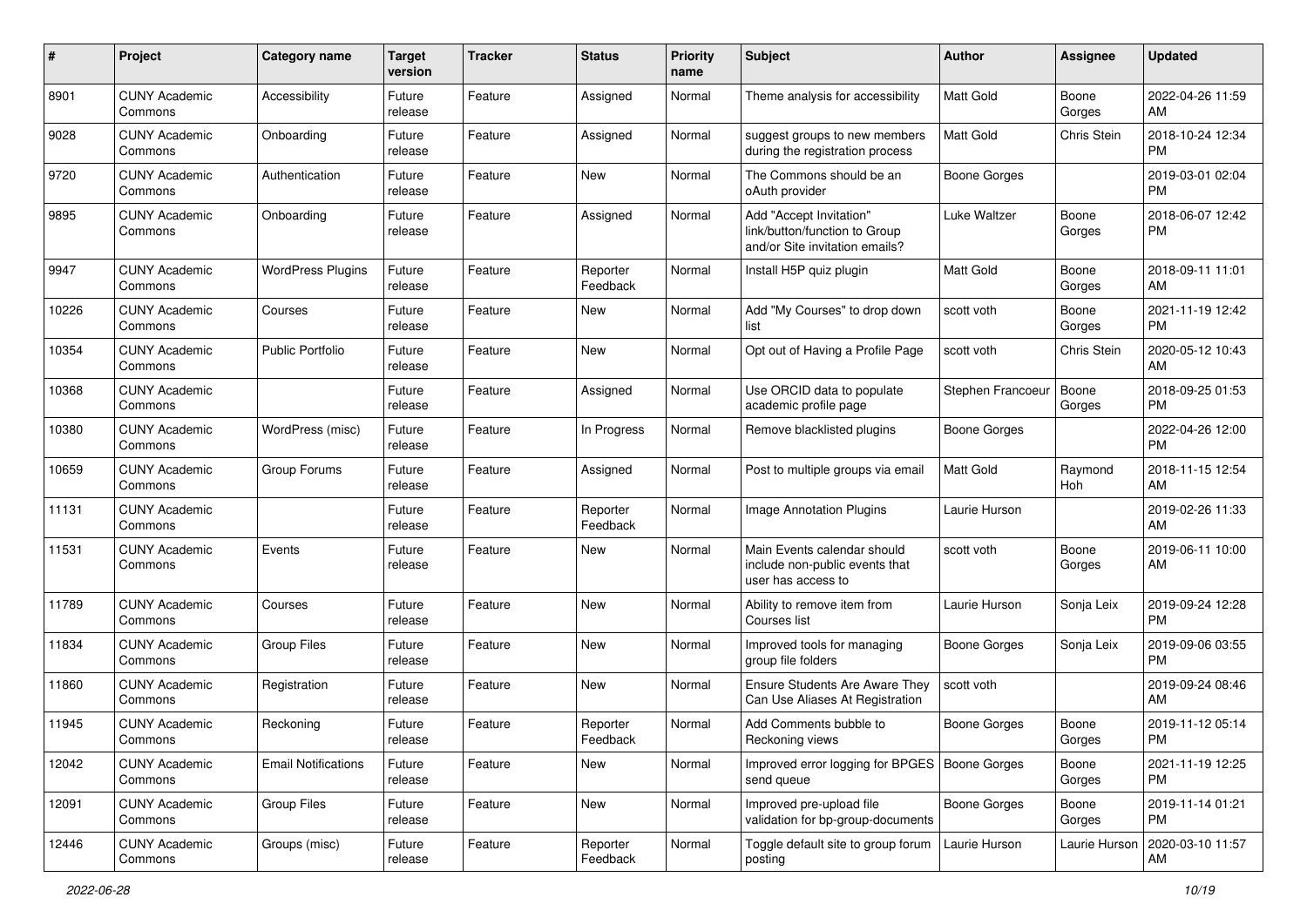| #     | Project                         | <b>Category name</b>       | Target<br>version | <b>Tracker</b> | <b>Status</b> | <b>Priority</b><br>name | <b>Subject</b>                                                                                | <b>Author</b>       | <b>Assignee</b>     | <b>Updated</b>                |
|-------|---------------------------------|----------------------------|-------------------|----------------|---------------|-------------------------|-----------------------------------------------------------------------------------------------|---------------------|---------------------|-------------------------------|
| 13048 | <b>CUNY Academic</b><br>Commons | Shortcodes and<br>embeds   | Future<br>release | Feature        | <b>New</b>    | Normal                  | Jupyter Notebooks support                                                                     | Boone Gorges        |                     | 2020-07-14 11:46<br>AM        |
| 13199 | <b>CUNY Academic</b><br>Commons | Group Forums               | Future<br>release | Feature        | <b>New</b>    | Normal                  | Favoring Groups over bbPress<br>plugin                                                        | Colin McDonald      | Colin<br>McDonald   | 2021-11-19 12:28<br><b>PM</b> |
| 13358 | <b>CUNY Academic</b><br>Commons | Group Forums               | Future<br>release | Feature        | New           | Normal                  | Improved UI for group forum<br>threading settings                                             | Boone Gorges        | Raymond<br>Hoh      | 2021-11-19 12:27<br><b>PM</b> |
| 13370 | <b>CUNY Academic</b><br>Commons | Group Library              | Future<br>release | Feature        | <b>New</b>    | Normal                  | Library bulk deletion and folder<br>editing                                                   | Colin McDonald      | Boone<br>Gorges     | 2020-10-13 10:41<br>AM        |
| 13466 | <b>CUNY Academic</b><br>Commons | Cavalcade                  | Future<br>release | Feature        | <b>New</b>    | Normal                  | Automated cleanup for duplicate<br>Cavalcade tasks                                            | <b>Boone Gorges</b> | Boone<br>Gorges     | 2020-10-13 05:24<br><b>PM</b> |
| 13650 | <b>CUNY Academic</b><br>Commons | Group Library              | Future<br>release | Feature        | <b>New</b>    | Normal                  | Forum Attachments in Group<br>Library                                                         | Laurie Hurson       |                     | 2021-11-19 12:30<br><b>PM</b> |
| 13835 | <b>CUNY Academic</b><br>Commons | WordPress (misc)           | Future<br>release | Feature        | <b>New</b>    | Normal                  | Allow OneSearch widget to have<br>'CUNY' as campus                                            | Boone Gorges        | Boone<br>Gorges     | 2021-11-19 12:39<br><b>PM</b> |
| 14184 | <b>CUNY Academic</b><br>Commons | <b>Public Portfolio</b>    | Future<br>release | Feature        | <b>New</b>    | Normal                  | Centralized mechanism for storing<br><b>Campus affiliations</b>                               | <b>Boone Gorges</b> | Boone<br>Gorges     | 2022-01-04 11:35<br>AM        |
| 14309 | <b>CUNY Academic</b><br>Commons | Group Library              | Future<br>release | Feature        | <b>New</b>    | Normal                  | Better handling of<br>bp group document file<br>download attempts when file is<br>not present | Boone Gorges        | Boone<br>Gorges     | 2021-11-19 12:28<br><b>PM</b> |
| 14787 | <b>CUNY Academic</b><br>Commons | <b>Plugin Packages</b>     | Future<br>release | Feature        | <b>New</b>    | Normal                  | Creating a "Design" plugin<br>package                                                         | Laurie Hurson       | scott voth          | 2022-04-27 04:56<br><b>PM</b> |
| 15604 | <b>CUNY Academic</b><br>Commons | <b>Email Notifications</b> | Future<br>release | Feature        | Assigned      | Normal                  | Restructure Commons Group<br>Digest Email Messages                                            | <b>Matt Gold</b>    | Boone<br>Gorges     | 2022-05-26 10:45<br>AM        |
| 16092 | <b>CUNY Academic</b><br>Commons |                            | Future<br>release | Feature        | Hold          | Normal                  | Don't show main site in Site<br>search results                                                | Boone Gorges        | Boone<br>Gorges     | 2022-05-17 03:12<br><b>PM</b> |
| 3657  | <b>CUNY Academic</b><br>Commons | WordPress (misc)           | Not tracked       | Feature        | New           | Normal                  | Create alert for GC email<br>addresses                                                        | Matt Gold           | <b>Matt Gold</b>    | 2016-04-14 11:29<br><b>PM</b> |
| 5679  | <b>CUNY Academic</b><br>Commons | Analytics                  | Not tracked       | Feature        | <b>New</b>    | Normal                  | Logged In Users for GA                                                                        | Valerie Townsend    | Valerie<br>Townsend | 2016-06-11 09:49<br>AM        |
| 6115  | <b>CUNY Academic</b><br>Commons | Publicity                  | Not tracked       | Feature        | Assigned      | Normal                  | create digital signage for GC                                                                 | Matt Gold           | scott voth          | 2016-10-11 10:09<br><b>PM</b> |
| 7828  | <b>CUNY Academic</b><br>Commons |                            | Not tracked       | Feature        | Assigned      | Normal                  | Theme Assessment 2017                                                                         | Margaret Galvan     | Margaret<br>Galvan  | 2017-05-02 10:41<br><b>PM</b> |
| 8837  | <b>CUNY Academic</b><br>Commons |                            | Not tracked       | Feature        | Assigned      | Normal                  | Create a form to request info from<br>people requesting premium<br>themes and plugins         | <b>Matt Gold</b>    | Marilyn<br>Weber    | 2017-11-14 03:35<br><b>PM</b> |
| 8898  | <b>CUNY Academic</b><br>Commons | Social Paper               | Not tracked       | Feature        | Assigned      | Normal                  | Usage data on docs and social<br>paper                                                        | Matt Gold           | Matt Gold           | 2017-11-16 11:32<br>AM        |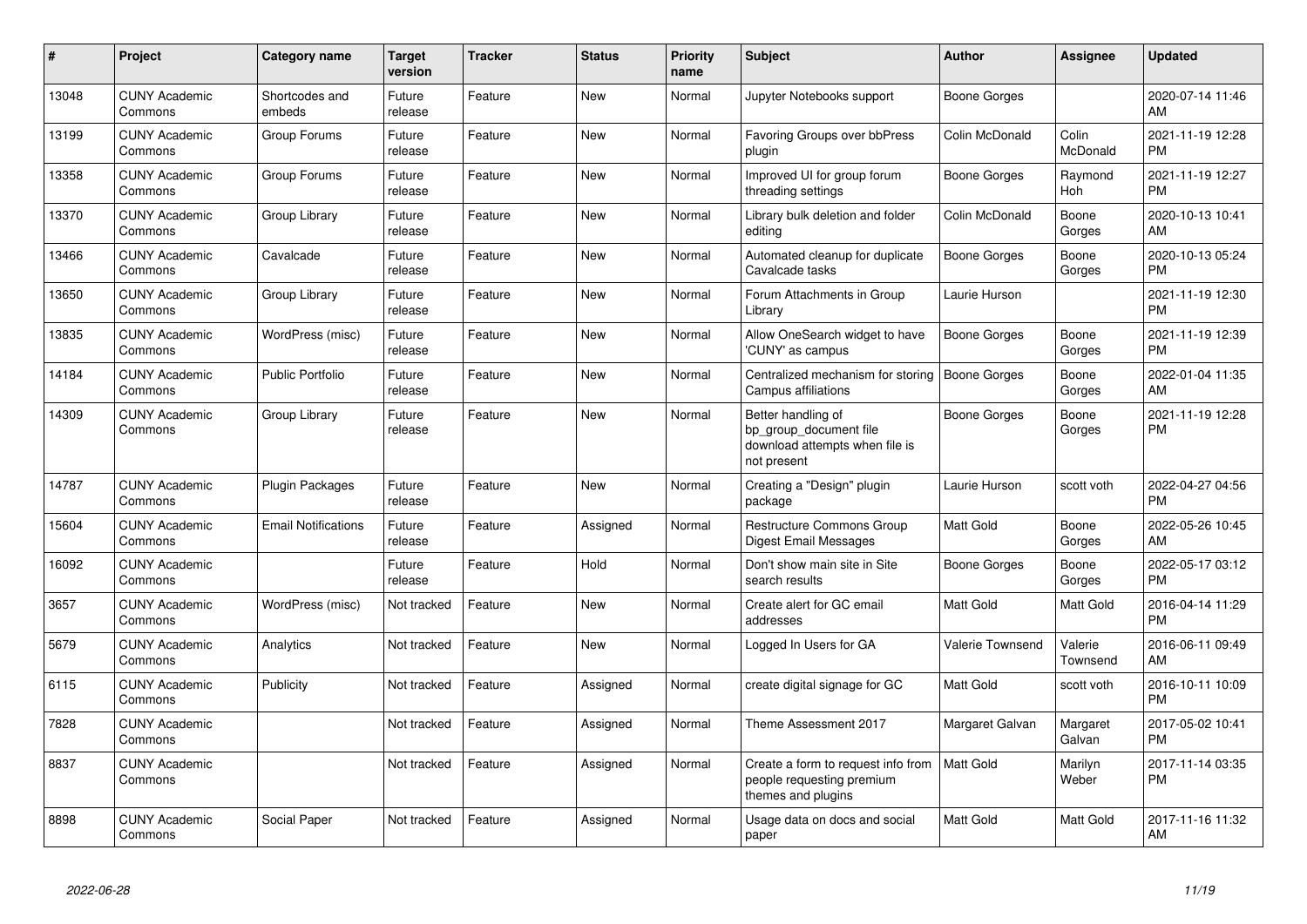| #     | Project                         | <b>Category name</b>       | <b>Target</b><br>version | <b>Tracker</b> | <b>Status</b>        | <b>Priority</b><br>name | <b>Subject</b>                                                                                                                               | Author                  | <b>Assignee</b>       | <b>Updated</b>                |
|-------|---------------------------------|----------------------------|--------------------------|----------------|----------------------|-------------------------|----------------------------------------------------------------------------------------------------------------------------------------------|-------------------------|-----------------------|-------------------------------|
| 8902  | <b>CUNY Academic</b><br>Commons | Design                     | Not tracked              | Feature        | Assigned             | Normal                  | Report back on research on<br><b>BuddyPress themes</b>                                                                                       | Matt Gold               | Michael Smith         | 2017-11-10 12:31<br>PМ        |
| 8976  | <b>CUNY Academic</b><br>Commons | Reply By Email             | Not tracked              | Feature        | Assigned             | Normal                  | Package RBE new topics<br>posting?                                                                                                           | Matt Gold               | Raymond<br><b>Hoh</b> | 2017-12-04 02:34<br><b>PM</b> |
| 9420  | <b>CUNY Academic</b><br>Commons | cuny.is                    | Not tracked              | Feature        | New                  | Normal                  | Request for http://cuny.is/streams                                                                                                           | Raffi<br>Khatchadourian | Marilyn<br>Weber      | 2018-04-02 10:08<br>AM        |
| 9643  | <b>CUNY Academic</b><br>Commons | Publicity                  | Not tracked              | Feature        | New                  | Normal                  | Create a page on the Commons<br>for logos etc.                                                                                               | Stephen Real            | Stephen Real          | 2018-04-24 10:53<br>AM        |
| 9908  | <b>CUNY Academic</b><br>Commons |                            | Not tracked              | Feature        | New                  | Normal                  | Is it possible to send email<br>updates to users (or an email<br>address not on the list) for only a<br>single page AFTER being<br>prompted? | <b>Michael Shields</b>  | scott voth            | 2018-06-11 01:34<br><b>PM</b> |
| 11077 | <b>CUNY Academic</b><br>Commons | Events                     | Not tracked              | Feature        | Reporter<br>Feedback | Normal                  | Show event category description<br>in event list view                                                                                        | Raffi<br>Khatchadourian |                       | 2019-02-12 10:38<br><b>PM</b> |
| 11517 | <b>CUNY Academic</b><br>Commons |                            | Not tracked              | Feature        | Assigned             | Normal                  | wp-accessibility plugin should not<br>strip 'target="_blank" by default                                                                      | Boone Gorges            | Laurie Hurson         | 2019-09-24 09:57<br>AM        |
| 12911 | <b>CUNY Academic</b><br>Commons |                            | Not tracked              | Feature        | New                  | Normal                  | Block access to xmlrpc.php based<br>on User-Agent                                                                                            | Boone Gorges            | Boone<br>Gorges       | 2020-06-09 05:12<br><b>PM</b> |
| 14394 | <b>CUNY Academic</b><br>Commons |                            | Not tracked              | Feature        | New                  | Normal                  | Commons News Site - redesign                                                                                                                 | scott voth              | scott voth            | 2021-09-14 10:46<br>AM        |
| 15923 | <b>CUNY Academic</b><br>Commons |                            | Not tracked              | Feature        | Reporter<br>Feedback | Normal                  | <b>Bellows Plugin Adjustments</b>                                                                                                            | Laurie Hurson           |                       | 2022-04-20 10:10<br>AM        |
| 2577  | <b>NYCDH Community</b><br>Site  |                            |                          | Feature        | Assigned             | Low                     | Investigate Potential to Add Links<br>to the Forum                                                                                           | Mark Newton             | Alex Gil              | 2013-05-16 09:40<br><b>PM</b> |
| 58    | <b>CUNY Academic</b><br>Commons | BuddyPress (misc)          | Future<br>release        | Feature        | Assigned             | Low                     | Make member search sortable by<br>last name                                                                                                  | Roberta Brody           | Boone<br>Gorges       | 2010-08-26 02:38<br><b>PM</b> |
| 310   | <b>CUNY Academic</b><br>Commons | BuddyPress (misc)          | Future<br>release        | Feature        | Assigned             | Low                     | <b>Friend Request Email</b>                                                                                                                  | Matt Gold               | Samantha<br>Raddatz   | 2015-11-09 05:08<br><b>PM</b> |
| 333   | <b>CUNY Academic</b><br>Commons | <b>Email Notifications</b> | Future<br>release        | Feature        | Assigned             | Low                     | Delay Forum Notification Email<br>Delivery Until After Editing Period<br>Ends                                                                | Matt Gold               | Raymond<br>Hoh        | 2015-11-09 06:01<br><b>PM</b> |
| 519   | <b>CUNY Academic</b><br>Commons | <b>BuddyPress Docs</b>     | Future<br>release        | Feature        | Assigned             | Low                     | TOC for individual docs - for new<br>BP "wiki-like" plugin                                                                                   | scott voth              | Boone<br>Gorges       | 2015-11-09 05:54<br><b>PM</b> |
| 940   | <b>CUNY Academic</b><br>Commons | Redmine                    | Future<br>release        | Feature        | Assigned             | Low                     | Communication with users after<br>releases                                                                                                   | Matt Gold               | Dominic<br>Giglio     | 2012-09-09 04:36<br><b>PM</b> |
| 1165  | <b>CUNY Academic</b><br>Commons | <b>Email Invitations</b>   | Future<br>release        | Feature        | Assigned             | Low                     | Allow saved lists of invitees under<br>Send Invites                                                                                          | Boone Gorges            | Boone<br>Gorges       | 2015-11-09 06:03<br><b>PM</b> |
| 1166  | <b>CUNY Academic</b><br>Commons | <b>Email Invitations</b>   | Future<br>release        | Feature        | New                  | Low                     | Better organizational tools for<br>Sent Invites                                                                                              | Boone Gorges            | Boone<br>Gorges       | 2015-11-09 06:02<br>PM        |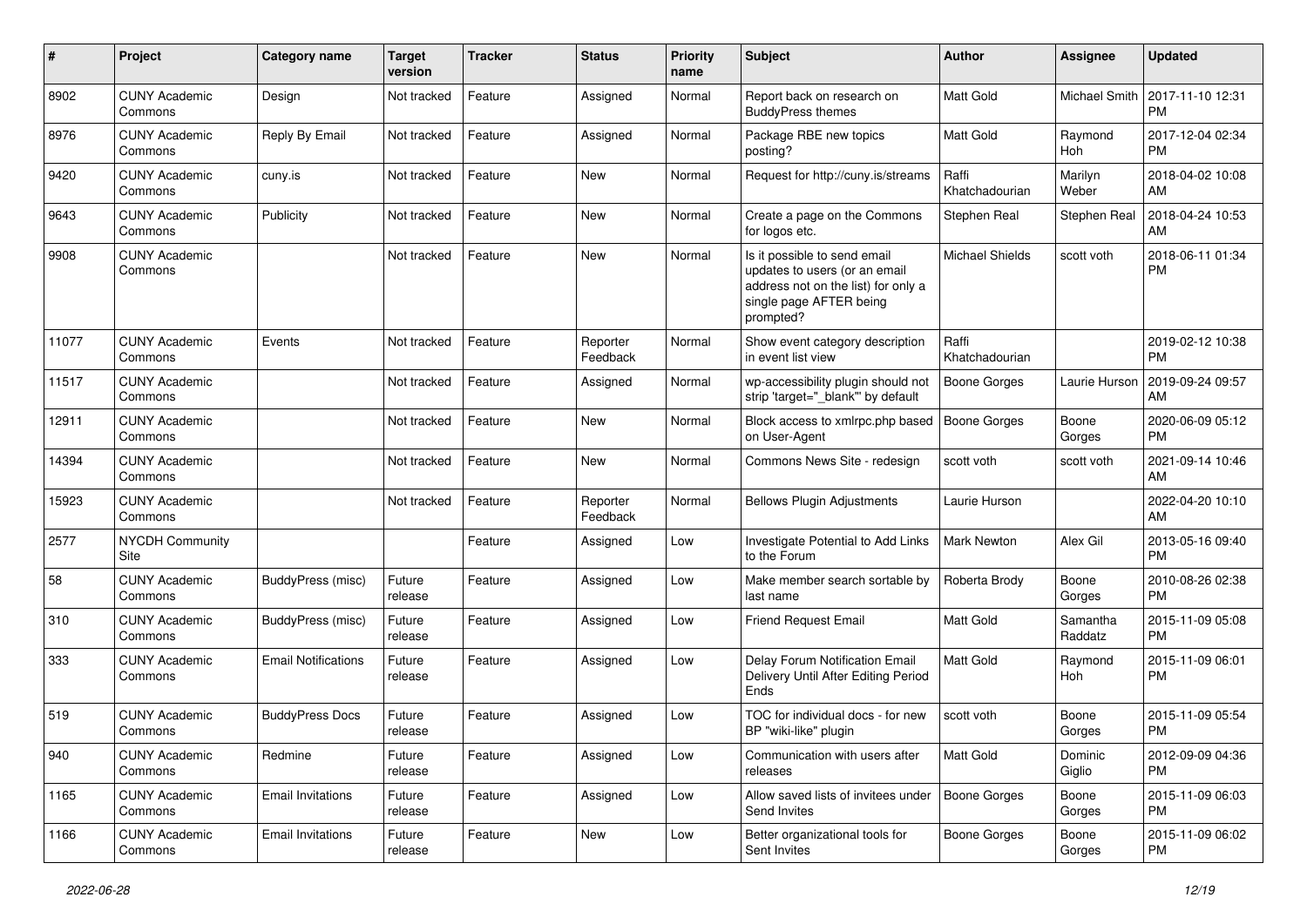| #    | Project                         | Category name            | <b>Target</b><br>version | <b>Tracker</b> | <b>Status</b>        | <b>Priority</b><br>name | <b>Subject</b>                                                               | <b>Author</b>       | <b>Assignee</b>     | <b>Updated</b>                |
|------|---------------------------------|--------------------------|--------------------------|----------------|----------------------|-------------------------|------------------------------------------------------------------------------|---------------------|---------------------|-------------------------------|
| 1167 | <b>CUNY Academic</b><br>Commons | <b>Email Invitations</b> | Future<br>release        | Feature        | <b>New</b>           | Low                     | Allow email invitations to be<br>resent                                      | <b>Boone Gorges</b> | Boone<br>Gorges     | 2015-11-12 12:53<br>AM        |
| 1192 | <b>CUNY Academic</b><br>Commons | <b>Group Files</b>       | Future<br>release        | Feature        | Assigned             | Low                     | When posting group files, allow<br>users to add a category without<br>saving | <b>Matt Gold</b>    | Raymond<br>Hoh      | 2015-11-09 05:53<br><b>PM</b> |
| 1417 | <b>CUNY Academic</b><br>Commons | <b>BuddyPress Docs</b>   | Future<br>release        | Feature        | Assigned             | Low                     | <b>Bulk actions for BuddyPress Docs</b>                                      | <b>Boone Gorges</b> | Boone<br>Gorges     | 2016-10-17 10:41<br><b>PM</b> |
| 1423 | <b>CUNY Academic</b><br>Commons | BuddyPress (misc)        | Future<br>release        | Feature        | Assigned             | Low                     | Show an avatar for pingback<br>comment activity items                        | Boone Gorges        | <b>Tahir Butt</b>   | 2016-10-24 12:03<br><b>PM</b> |
| 1456 | <b>CUNY Academic</b><br>Commons | Group Invitations        | Future<br>release        | Feature        | Reporter<br>Feedback | Low                     | Invite to Group Button from Profile   Matt Gold<br>Field                     |                     | Samantha<br>Raddatz | 2015-11-09 05:59<br><b>PM</b> |
| 1562 | <b>CUNY Academic</b><br>Commons | <b>WordPress Plugins</b> | Future<br>release        | Feature        | Assigned             | Low                     | Play with NYT Collaborative<br><b>Authoring Tool</b>                         | <b>Matt Gold</b>    | Boone<br>Gorges     | 2015-01-05 08:47<br><b>PM</b> |
| 1983 | <b>CUNY Academic</b><br>Commons | Home Page                | Future<br>release        | Feature        | Assigned             | Low                     | Media Library integration with<br><b>Featured Content plugin</b>             | Boone Gorges        | Dominic<br>Giglio   | 2014-03-17 10:34<br>AM        |
| 2013 | <b>CUNY Academic</b><br>Commons | <b>Public Portfolio</b>  | Future<br>release        | Feature        | Assigned             | Low                     | Have Profile Privacy Options<br>show up only for filled-in fields            | Matt Gold           | Boone<br>Gorges     | 2015-11-09 06:09<br><b>PM</b> |
| 2223 | <b>CUNY Academic</b><br>Commons | <b>WordPress Plugins</b> | Future<br>release        | Feature        | Assigned             | Low                     | Add Participad to the CUNY<br><b>Academic Commons</b>                        | Matt Gold           | Boone<br>Gorges     | 2014-09-17 10:03<br><b>PM</b> |
| 2325 | <b>CUNY Academic</b><br>Commons | <b>BuddyPress (misc)</b> | Future<br>release        | Feature        | Assigned             | Low                     | Profile should have separate<br>fields for first/last names                  | local admin         | Boone<br>Gorges     | 2015-11-09 06:09<br><b>PM</b> |
| 2610 | <b>CUNY Academic</b><br>Commons | Group Invitations        | Future<br>release        | Feature        | Assigned             | Low                     | Request: Custom invitation<br>message to group invites                       | local admin         | Boone<br>Gorges     | 2015-11-09 06:13<br><b>PM</b> |
| 3048 | <b>CUNY Academic</b><br>Commons | <b>Public Portfolio</b>  | Future<br>release        | Feature        | <b>New</b>           | Low                     | Images for rich text profile fields                                          | <b>Boone Gorges</b> | Boone<br>Gorges     | 2014-02-19 12:56<br><b>PM</b> |
| 3080 | <b>CUNY Academic</b><br>Commons | Group Files              | Future<br>release        | Feature        | Assigned             | Low                     | Create a system to keep track of<br>file changes                             | <b>Matt Gold</b>    | Boone<br>Gorges     | 2014-02-26 10:04<br><b>PM</b> |
| 3354 | <b>CUNY Academic</b><br>Commons | <b>Group Files</b>       | Future<br>release        | Feature        | Assigned             | Low                     | Allow Group Download of Multiple<br><b>Selected Files</b>                    | <b>Matt Gold</b>    | Chris Stein         | 2014-08-01 08:50<br>AM        |
| 5016 | <b>CUNY Academic</b><br>Commons | Events                   | Future<br>release        | Feature        | Assigned             | Low                     | Allow comments to be posted on<br>events                                     | <b>Matt Gold</b>    | Raymond<br>Hoh      | 2019-03-01 02:23<br><b>PM</b> |
| 5050 | <b>CUNY Academic</b><br>Commons | Social Paper             | Future<br>release        | Feature        | <b>New</b>           | Low                     | Making comments visible in SP<br>editing mode (SP suggestion #1)             | Marilyn Weber       | Samantha<br>Raddatz | 2019-09-17 11:10<br><b>PM</b> |
| 5052 | <b>CUNY Academic</b><br>Commons | Social Paper             | Future<br>release        | Feature        | <b>New</b>           | Low                     | Sentence by sentence or line by<br>line comments (SP suggestion #3)          | Marilyn Weber       | Boone<br>Gorges     | 2016-02-11 10:24<br><b>PM</b> |
| 5053 | <b>CUNY Academic</b><br>Commons | Social Paper             | Future<br>release        | Feature        | <b>New</b>           | Low                     | Scrollable menu to add readers<br>(SP suggestion #4)                         | Marilyn Weber       | Samantha<br>Raddatz | 2016-04-21 05:21<br><b>PM</b> |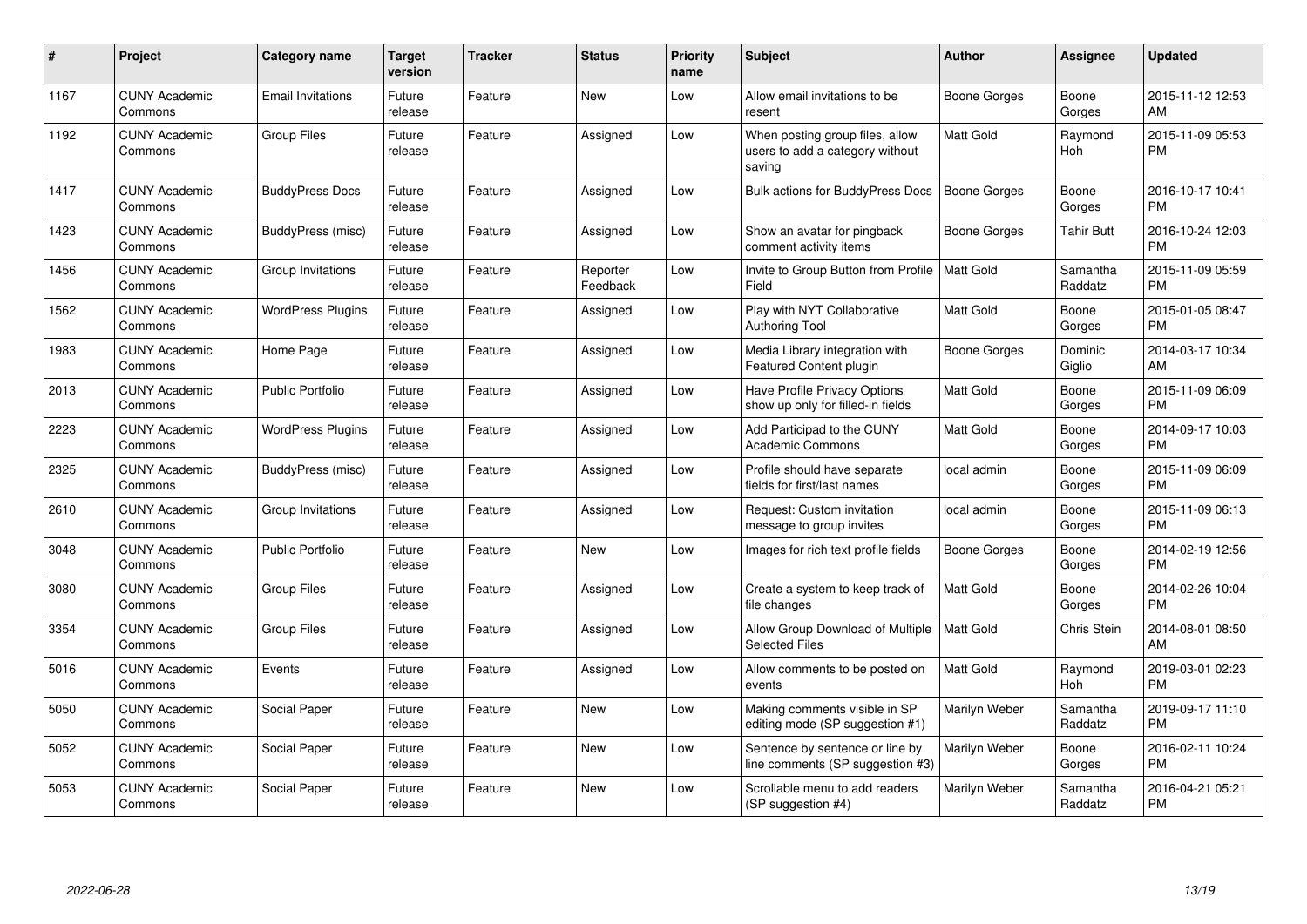| ∦     | Project                         | <b>Category name</b>     | <b>Target</b><br>version | <b>Tracker</b> | <b>Status</b>                       | <b>Priority</b><br>name | <b>Subject</b>                                                                                                                                        | Author                  | <b>Assignee</b>     | Updated                       |
|-------|---------------------------------|--------------------------|--------------------------|----------------|-------------------------------------|-------------------------|-------------------------------------------------------------------------------------------------------------------------------------------------------|-------------------------|---------------------|-------------------------------|
| 5058  | <b>CUNY Academic</b><br>Commons | Social Paper             | Future<br>release        | Feature        | New                                 | Low                     | Can there be a clearer signal that<br>even when comments have<br>already been made you add<br>comments by clicking on the side?<br>(SP suggestion #5) | Marilyn Weber           | Samantha<br>Raddatz | 2016-02-11 10:24<br><b>PM</b> |
| 6389  | <b>CUNY Academic</b><br>Commons | <b>BuddyPress Docs</b>   | Future<br>release        | Feature        | New                                 | Low                     | Make Discussion Area Visible<br>When Editing a Doc                                                                                                    | Luke Waltzer            | Boone<br>Gorges     | 2016-10-21 04:16<br><b>PM</b> |
| 8498  | <b>CUNY Academic</b><br>Commons | <b>WordPress Plugins</b> | Future<br>release        | Feature        | <b>New</b>                          | Low                     | <b>Gravity Forms Email Users</b>                                                                                                                      | Raffi<br>Khatchadourian | Matt Gold           | 2017-10-13 12:58<br><b>PM</b> |
| 3615  | <b>CUNY Academic</b><br>Commons | Redmine                  | Not tracked              | Feature        | <b>New</b>                          | Low                     | Create Redmine issues via email                                                                                                                       | Dominic Giglio          | Boone<br>Gorges     | 2017-11-16 11:36<br>AM        |
| 13912 | <b>CUNY Academic</b><br>Commons |                          | Not tracked              | Feature        | Hold                                | Low                     | posting "missed schedule"                                                                                                                             | Marilyn Weber           |                     | 2021-02-23 10:46<br>AM        |
| 15685 | <b>CUNY Academic</b><br>Commons |                          |                          | Support        | New                                 | High                    | problem with chrome?                                                                                                                                  | Marilyn Weber           |                     | 2022-04-25 03:40<br><b>PM</b> |
| 11496 | <b>CUNY Academic</b><br>Commons | <b>Public Portfolio</b>  | 1.15.2                   | Support        | New                                 | Normal                  | Replace Twitter Icon on Member<br>Portfolio page                                                                                                      | scott voth              | Boone<br>Gorges     | 2019-06-06 01:03<br><b>PM</b> |
| 14439 | <b>CUNY Academic</b><br>Commons | Spam/Spam<br>Prevention  | 2.0.2                    | Support        | Assigned                            | Normal                  | Aprroved comments held for<br>moderation                                                                                                              | Laurie Hurson           | Raymond<br>Hoh      | 2022-06-14 11:36<br>AM        |
| 15169 | <b>CUNY Academic</b><br>Commons |                          | 2.0.2                    | Support        | Reporter<br>Feedback                | Normal                  | new Prelude website zipfiles for<br>custom theme and other files.                                                                                     | Marilyn Weber           |                     | 2022-06-14 11:36<br>AM        |
| 15655 | <b>CUNY Academic</b><br>Commons |                          | 2.0.2                    | Support        | Reporter<br>Feedback                | Normal                  | Event Aggregator plugin?                                                                                                                              | Marilyn Weber           |                     | 2022-06-14 11:36<br>AM        |
| 15978 | <b>CUNY Academic</b><br>Commons | WordPress - Media        | 2.0.2                    | Support        | Reporter<br>Feedback                | Normal                  | tex files?                                                                                                                                            | Marilyn Weber           | Raymond<br>Hoh      | 2022-06-14 11:36<br>AM        |
| 16291 | <b>CUNY Academic</b><br>Commons | Site cloning             | 2.0.2                    | Support        | Staged for<br>Production<br>Release | Normal                  | Images coming up blank in Media<br>Library                                                                                                            | Marilyn Weber           | Raymond<br>Hoh      | 2022-06-23 08:28<br><b>PM</b> |
| 14784 | <b>CUNY Academic</b><br>Commons |                          |                          | Support        | Reporter<br>Feedback                | Normal                  | User report of logo problem when<br>using Customizer theme                                                                                            | Marilyn Weber           |                     | 2021-09-17 10:25<br>AM        |
| 15045 | <b>CUNY Academic</b><br>Commons |                          |                          | Support        | New                                 | Normal                  | no result for KCeL in the search<br>box on the commons                                                                                                | Marilyn Weber           |                     | 2021-12-10 11:29<br>AM        |
| 15260 | <b>CUNY Academic</b><br>Commons |                          |                          | Support        | Reporter<br>Feedback                | Normal                  | Diacritical markings   European<br>Stages                                                                                                             | Marilyn Weber           |                     | 2022-02-04 08:16<br>AM        |
| 15370 | <b>CUNY Academic</b><br>Commons |                          |                          | Support        | Reporter<br>Feedback                | Normal                  | All-in-One Event Calendar?                                                                                                                            | Marilyn Weber           |                     | 2022-02-17 11:03<br>AM        |
| 15565 | <b>CUNY Academic</b><br>Commons |                          |                          | Support        | New                                 | Normal                  | Events - send updates to an email<br>listserv                                                                                                         | Marilyn Weber           |                     | 2022-03-10 01:06<br>PM        |
| 15767 | <b>CUNY Academic</b><br>Commons | WordPress (misc)         |                          | Support        | New                                 | Normal                  | Site loading slowly                                                                                                                                   | scott voth              | Boone<br>Gorges     | 2022-04-04 08:56<br>PM        |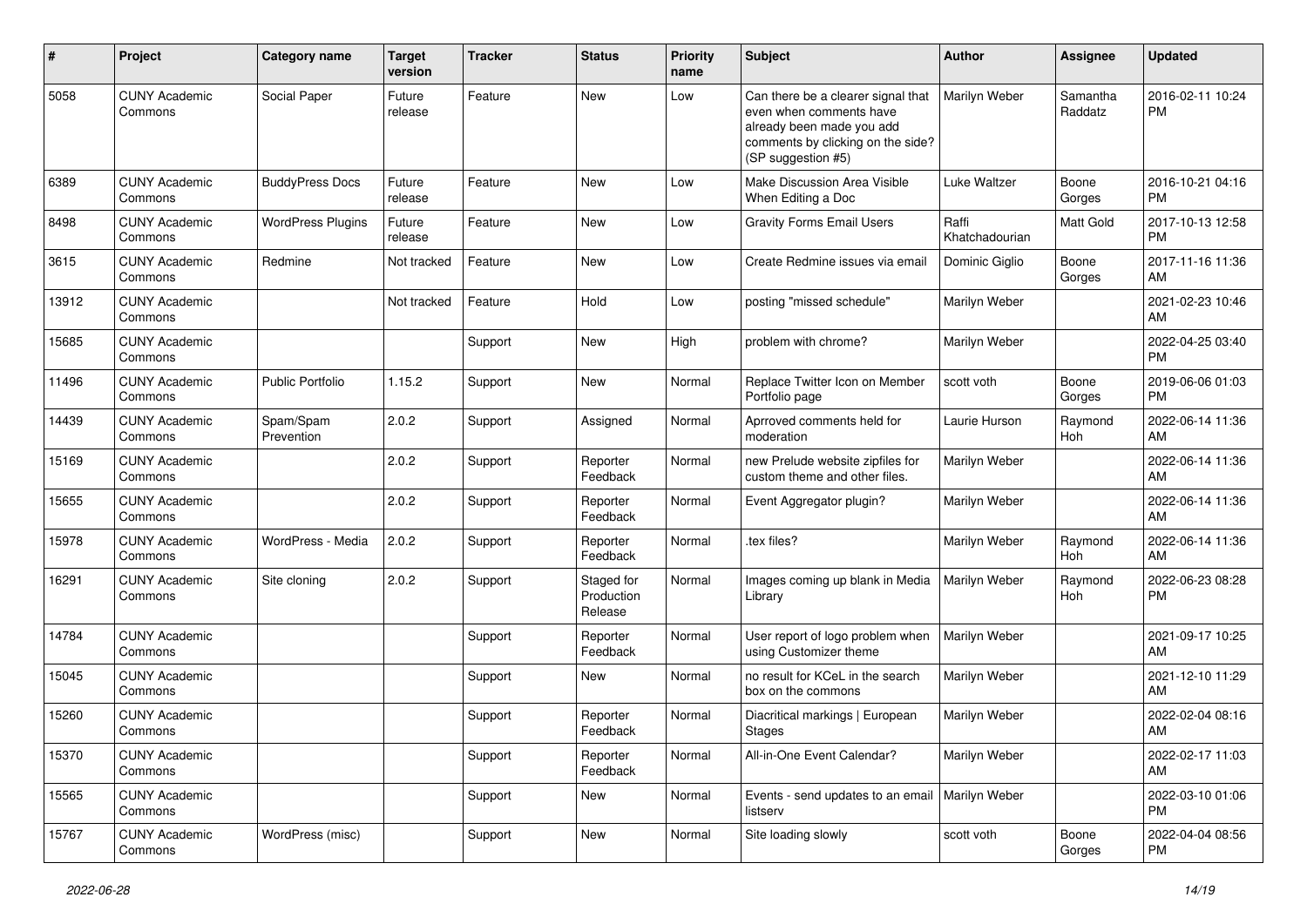| #     | Project                         | Category name            | <b>Target</b><br>version | <b>Tracker</b> | <b>Status</b>        | <b>Priority</b><br>name | <b>Subject</b>                                                                            | Author           | <b>Assignee</b>     | <b>Updated</b>                |
|-------|---------------------------------|--------------------------|--------------------------|----------------|----------------------|-------------------------|-------------------------------------------------------------------------------------------|------------------|---------------------|-------------------------------|
| 16099 | <b>CUNY Academic</b><br>Commons |                          |                          | Support        | Reporter<br>Feedback | Normal                  | request for Newsletter Glue                                                               | Marilyn Weber    |                     | 2022-05-13 12:14<br>PM        |
| 16110 | <b>CUNY Academic</b><br>Commons |                          |                          | Support        | Reporter<br>Feedback | Normal                  | remove Creative Commons<br>license from pages?                                            | Marilyn Weber    | Raymond<br>Hoh      | 2022-05-17 06:11<br>PM        |
| 13946 | <b>CUNY Academic</b><br>Commons | <b>WordPress Plugins</b> | 2.1.0                    | Support        | Assigned             | Normal                  | <b>Custom Embed handler For</b><br>OneDrive files                                         | scott voth       | Raymond<br>Hoh      | 2022-05-26 10:46<br>AM        |
| 3492  | <b>CUNY Academic</b><br>Commons | <b>WordPress Themes</b>  | Future<br>release        | Support        | Assigned             | Normal                  | Add CBOX theme to the<br>Commons                                                          | scott voth       | Raymond<br>Hoh      | 2014-10-08 05:55<br><b>PM</b> |
| 5826  | <b>CUNY Academic</b><br>Commons | <b>WordPress Plugins</b> | Future<br>release        | Support        | Reporter<br>Feedback | Normal                  | <b>Remove Subscription Options</b><br>plugin from directory                               | Sarah Morgano    | Sarah<br>Morgano    | 2016-10-21 04:14<br>PM        |
| 9207  | <b>CUNY Academic</b><br>Commons |                          | Future<br>release        | Support        | Reporter<br>Feedback | Normal                  | display dashboards made in<br>Tableau?                                                    | Marilyn Weber    | Boone<br>Gorges     | 2018-04-10 10:42<br>AM        |
| 9211  | <b>CUNY Academic</b><br>Commons | <b>WordPress Plugins</b> | Future<br>release        | Support        | Reporter<br>Feedback | Normal                  | Auto-Role Setting in Forum Plugin<br>Causing Some Confusion                               | Luke Waltzer     | Boone<br>Gorges     | 2018-03-13 11:44<br>AM        |
| 11788 | <b>CUNY Academic</b><br>Commons | <b>WordPress Plugins</b> | Future<br>release        | Support        | Reporter<br>Feedback | Normal                  | Plugin Reguest - Browse Aloud                                                             | scott voth       |                     | 2019-09-24 08:42<br>AM        |
| 636   | <b>CUNY Academic</b><br>Commons | WordPress (misc)         | Not tracked              | Support        | Assigned             | Normal                  | Create Lynda.com-like Table of<br><b>Contents for Prospective Tutorial</b><br>Screencasts | Matt Gold        | scott voth          | 2016-02-23 03:12<br>PM        |
| 2175  | <b>CUNY Academic</b><br>Commons | WordPress (misc)         | Not tracked              | Support        | Assigned             | Normal                  | Subscibe 2 vs. Jetpack<br>subscription options                                            | local admin      | Matt Gold           | 2016-01-26 04:58<br><b>PM</b> |
| 4070  | <b>CUNY Academic</b><br>Commons | Analytics                | Not tracked              | Support        | Assigned             | Normal                  | Request for JITP site analytics                                                           | Matt Gold        | Seth Persons        | 2016-02-23 03:09<br><b>PM</b> |
| 4986  | <b>CUNY Academic</b><br>Commons | ZenDesk                  | Not tracked              | Support        | Assigned             | Normal                  | Prepare documentation for<br>Zendesk re web widget                                        | Matt Gold        | Samantha<br>Raddatz | 2016-02-25 03:09<br><b>PM</b> |
| 8607  | <b>CUNY Academic</b><br>Commons |                          | Not tracked              | Support        | New                  | Normal                  | Paypal?                                                                                   | Marilyn Weber    | <b>Matt Gold</b>    | 2018-05-15 01:37<br><b>PM</b> |
| 9729  | <b>CUNY Academic</b><br>Commons | <b>SEO</b>               | Not tracked              | Support        | <b>New</b>           | Normal                  | 503 Errors showing on<br>newlaborforum.cuny.edu                                           | Diane Krauthamer | Raymond<br>Hoh      | 2018-05-22 04:48<br><b>PM</b> |
| 9941  | <b>CUNY Academic</b><br>Commons | Wiki                     | Not tracked              | Support        | Assigned             | Normal                  | Wiki functionality                                                                        | Matt Gold        | Boone<br>Gorges     | 2018-06-26 10:57<br>AM        |
| 10273 | <b>CUNY Academic</b><br>Commons | Registration             | Not tracked              | Support        | Reporter<br>Feedback | Normal                  | users combining CF and campus<br>address                                                  | Marilyn Weber    |                     | 2019-09-18 10:58<br>AM        |
| 10657 | <b>CUNY Academic</b><br>Commons |                          | Not tracked              | Support        | Reporter<br>Feedback | Normal                  | child theme problems                                                                      | Marilyn Weber    |                     | 2018-11-08 01:19<br><b>PM</b> |
| 10839 | <b>CUNY Academic</b><br>Commons | About page               | Not tracked              | Support        | <b>New</b>           | Normal                  | <b>Mission Statement Needs</b><br>Revision                                                | scott voth       | Matt Gold           | 2018-12-26 10:58<br>AM        |
| 10982 | <b>CUNY Academic</b><br>Commons | Domain Mapping           | Not tracked              | Support        | Reporter<br>Feedback | Normal                  | <b>CNAME</b> question                                                                     | scott voth       |                     | 2019-01-22 04:29<br><b>PM</b> |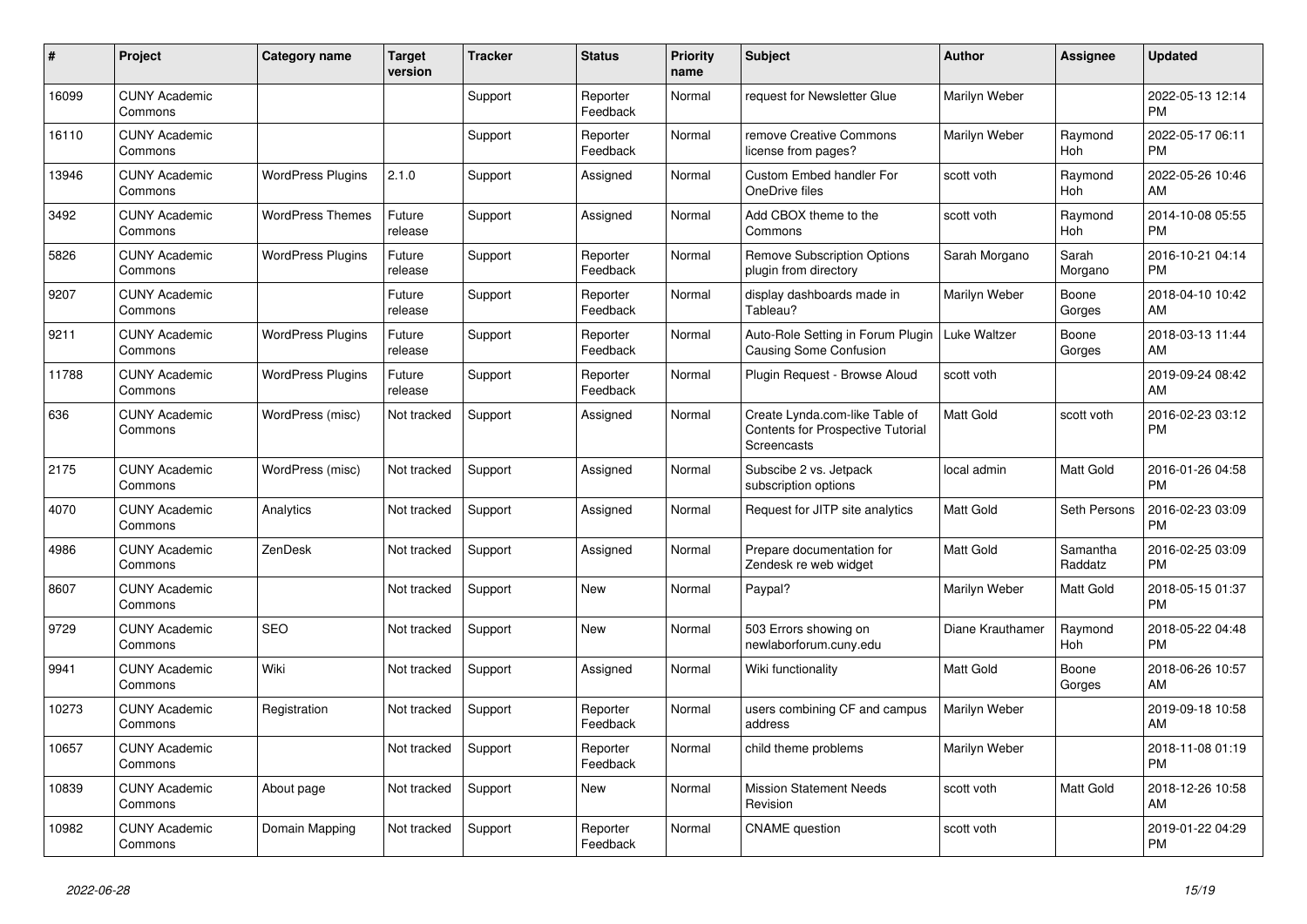| #     | Project                         | <b>Category name</b>      | Target<br>version | <b>Tracker</b> | <b>Status</b>        | <b>Priority</b><br>name | <b>Subject</b>                                                    | <b>Author</b>   | <b>Assignee</b>  | <b>Updated</b>                |
|-------|---------------------------------|---------------------------|-------------------|----------------|----------------------|-------------------------|-------------------------------------------------------------------|-----------------|------------------|-------------------------------|
| 11149 | <b>CUNY Academic</b><br>Commons |                           | Not tracked       | Support        | Reporter<br>Feedback | Normal                  | comments getting blocked                                          | Marilyn Weber   | Raymond<br>Hoh   | 2019-03-26 11:40<br>AM        |
| 11386 | <b>CUNY Academic</b><br>Commons | WordPress - Media         | Not tracked       | Support        | Reporter<br>Feedback | Normal                  | disappearing images                                               | scott voth      | Boone<br>Gorges  | 2019-05-14 10:32<br>AM        |
| 11449 | <b>CUNY Academic</b><br>Commons | WordPress - Media         | Not tracked       | Support        | Reporter<br>Feedback | Normal                  | Cloning Media Library for JITP<br>from Staging to Production Site | Patrick DeDauw  | Boone<br>Gorges  | 2019-05-13 12:00<br><b>PM</b> |
| 11493 | <b>CUNY Academic</b><br>Commons | Domain Mapping            | Not tracked       | Support        | Reporter<br>Feedback | Normal                  | Domain Mapping Request - Talia<br>Schaffer                        | scott voth      | Matt Gold        | 2019-08-06 08:39<br>AM        |
| 11509 | <b>CUNY Academic</b><br>Commons |                           | Not tracked       | Support        | Reporter<br>Feedback | Normal                  | deleted Page causing a Menu<br>problem?                           | Marilyn Weber   |                  | 2019-06-04 09:54<br>AM        |
| 11519 | <b>CUNY Academic</b><br>Commons |                           | Not tracked       | Support        | Assigned             | Normal                  | comment option not appearing                                      | Marilyn Weber   |                  | 2019-09-24 10:28<br>AM        |
| 11545 | <b>CUNY Academic</b><br>Commons | <b>WordPress Plugins</b>  | Not tracked       | Support        | <b>New</b>           | Normal                  | <b>Twitter searches in WordPress</b>                              | Gina Cherry     | <b>Matt Gold</b> | 2019-09-23 01:03<br><b>PM</b> |
| 11624 | <b>CUNY Academic</b><br>Commons | WordPress (misc)          | Not tracked       | Support        | <b>New</b>           | Normal                  | Change pages into posts or swap<br>database for a Commons site?   | Stephen Klein   | Raymond<br>Hoh   | 2019-07-09 11:04<br>AM        |
| 11771 | <b>CUNY Academic</b><br>Commons |                           | Not tracked       | Support        | Reporter<br>Feedback | Normal                  | post displays in sections                                         | Marilyn Weber   |                  | 2019-08-20 10:34<br>AM        |
| 11787 | <b>CUNY Academic</b><br>Commons |                           | Not tracked       | Support        | Reporter<br>Feedback | Normal                  | automated comments notifications<br>on ZenDesk                    | Marilyn Weber   |                  | 2019-08-26 06:18<br><b>PM</b> |
| 11848 | <b>CUNY Academic</b><br>Commons |                           | Not tracked       | Support        | Hold                 | Normal                  | a Dean of Faculty wants to share<br>a large file                  | Marilyn Weber   |                  | 2019-09-24 08:44<br>AM        |
| 11883 | <b>CUNY Academic</b><br>Commons | Help/Codex                | Not tracked       | Support        | <b>New</b>           | Normal                  | Need Embedding Help Page<br>Update (Tableau)                      | Anthony Wheeler | scott voth       | 2019-09-24 08:49<br>AM        |
| 12004 | <b>CUNY Academic</b><br>Commons |                           | Not tracked       | Support        | Reporter<br>Feedback | Normal                  | Notifications for spam blog<br>comments                           | Gina Cherry     | Raymond<br>Hoh   | 2019-11-01 12:05<br><b>PM</b> |
| 12247 | <b>CUNY Academic</b><br>Commons | Publicity                 | Not tracked       | Support        | <b>New</b>           | Normal                  | <b>Screenshot of First Commons</b><br>Homepage                    | scott voth      | scott voth       | 2020-01-14 12:08<br><b>PM</b> |
| 12328 | <b>CUNY Academic</b><br>Commons |                           | Not tracked       | Support        | New                  | Normal                  | Sign up Code for Non-CUNY<br>Faculty                              | Laurie Hurson   |                  | 2020-01-28 10:25<br>AM        |
| 12350 | <b>CUNY Academic</b><br>Commons | <b>Blogs (BuddyPress)</b> | Not tracked       | Support        | Reporter<br>Feedback | Normal                  | <b>URL</b> creation problem                                       | Marilyn Weber   |                  | 2020-02-03 11:27<br>AM        |
| 12352 | <b>CUNY Academic</b><br>Commons |                           | Not tracked       | Support        | New                  | Normal                  | "posts list" page builder block<br>option                         | Marilyn Weber   |                  | 2020-02-03 01:29<br><b>PM</b> |
| 12382 | <b>CUNY Academic</b><br>Commons | Membership                | Not tracked       | Support        | <b>New</b>           | Normal                  | Email request change                                              | Marilyn Weber   | Marilyn<br>Weber | 2020-02-06 12:56<br><b>PM</b> |
| 12484 | <b>CUNY Academic</b><br>Commons |                           | Not tracked       | Support        | Reporter<br>Feedback | Normal                  | Sign up Code for COIL Course<br>starting in March                 | Laurie Hurson   | Matt Gold        | 2020-03-02 02:26<br>PM        |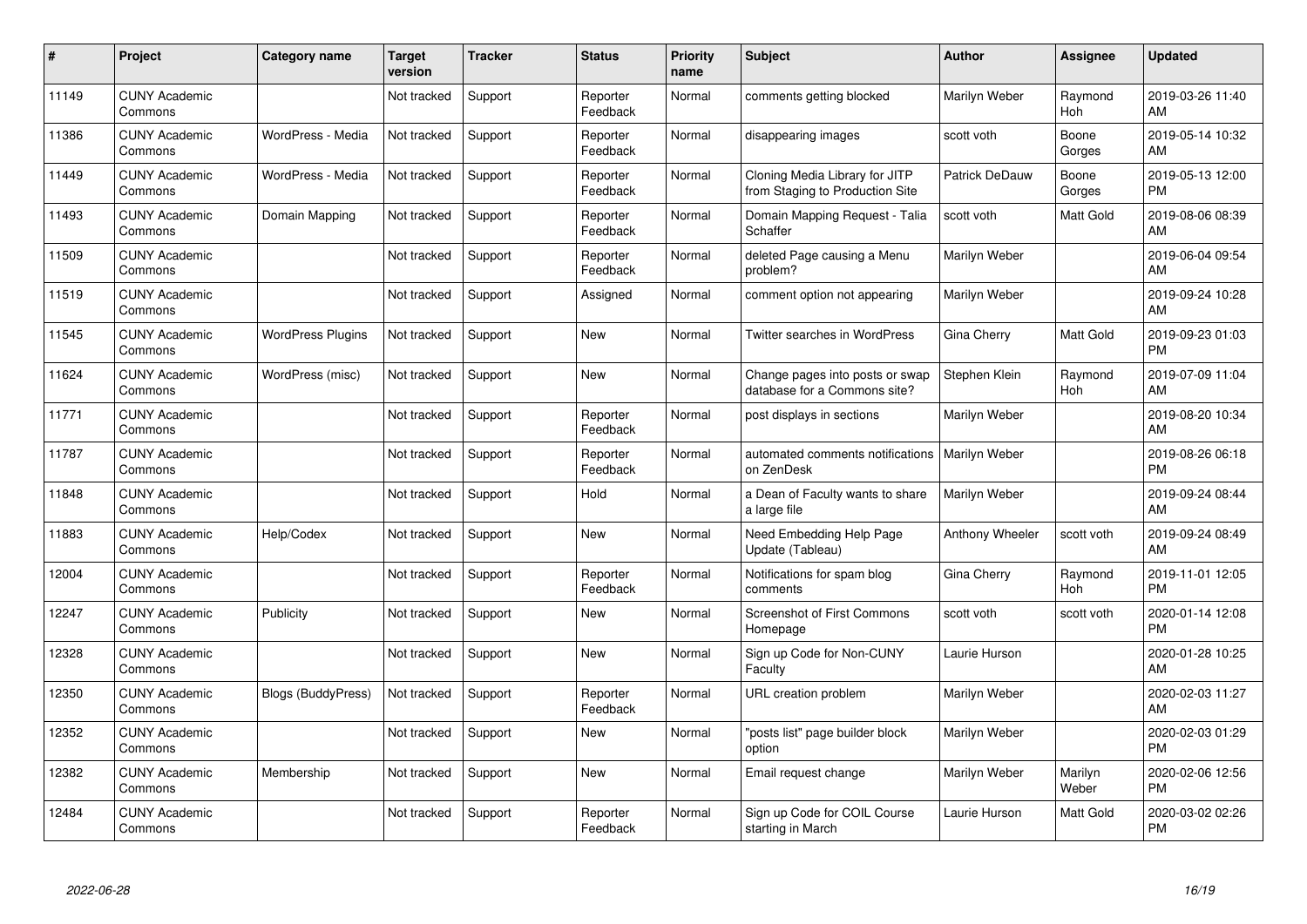| #     | Project                         | Category name            | <b>Target</b><br>version | <b>Tracker</b> | <b>Status</b>        | Priority<br>name | <b>Subject</b>                                                         | <b>Author</b>  | Assignee              | <b>Updated</b>                |
|-------|---------------------------------|--------------------------|--------------------------|----------------|----------------------|------------------|------------------------------------------------------------------------|----------------|-----------------------|-------------------------------|
| 12741 | <b>CUNY Academic</b><br>Commons | <b>WordPress Plugins</b> | Not tracked              | Support        | Reporter<br>Feedback | Normal           | <b>Tableau Public Viz Block</b>                                        | Marilyn Weber  | Raymond<br>Hoh        | 2020-05-12 11:00<br>AM        |
| 13034 | <b>CUNY Academic</b><br>Commons |                          | Not tracked              | Support        | Reporter<br>Feedback | Normal           | a site is asking people to join the<br>Commons to get a download       | Marilyn Weber  |                       | 2020-07-12 07:23<br>AM        |
| 13255 | <b>CUNY Academic</b><br>Commons |                          | Not tracked              | Support        | Reporter<br>Feedback | Normal           | Accessibility problems                                                 | Marilyn Weber  |                       | 2020-09-01 05:48<br><b>PM</b> |
| 13286 | <b>CUNY Academic</b><br>Commons |                          | Not tracked              | Support        | New                  | Normal           | problem connecting with<br>WordPress app                               | Marilyn Weber  | Raymond<br><b>Hoh</b> | 2020-09-08 11:16<br>AM        |
| 13975 | <b>CUNY Academic</b><br>Commons | Social Paper             | Not tracked              | Support        | Reporter<br>Feedback | Normal           | can't approve comments on Social   Marilyn Weber<br>Paper paper        |                |                       | 2021-02-12 09:33<br>AM        |
| 14074 | <b>CUNY Academic</b><br>Commons | WordPress (misc)         | Not tracked              | Support        | Reporter<br>Feedback | Normal           | page password protection<br>problem                                    | Marilyn Weber  |                       | 2021-03-02 11:03<br>AM        |
| 14398 | <b>CUNY Academic</b><br>Commons |                          | Not tracked              | Support        | Reporter<br>Feedback | Normal           | Events plug-in notification<br>problem                                 | Marilyn Weber  |                       | 2021-05-11 11:21<br>AM        |
| 14538 | <b>CUNY Academic</b><br>Commons |                          | Not tracked              | Support        | Reporter<br>Feedback | Normal           | <b>Weebly To Commons</b>                                               | Laurie Hurson  |                       | 2021-09-14 10:47<br>AM        |
| 14842 | <b>CUNY Academic</b><br>Commons |                          | Not tracked              | Support        | Reporter<br>Feedback | Normal           | Question about widgets and block<br>editor                             | Gina Cherry    |                       | 2021-10-06 03:01<br><b>PM</b> |
| 14900 | <b>CUNY Academic</b><br>Commons |                          | Not tracked              | Support        | Reporter<br>Feedback | Normal           | previous theme?                                                        | Marilyn Weber  |                       | 2021-10-25 10:31<br>AM        |
| 14911 | <b>CUNY Academic</b><br>Commons | <b>WordPress Themes</b>  | Not tracked              | Support        | <b>New</b>           | Normal           | Twentytwentyone theme                                                  | Marilyn Weber  |                       | 2021-10-28 10:37<br>AM        |
| 14983 | <b>CUNY Academic</b><br>Commons | WordPress (misc)         | Not tracked              | Support        | Reporter<br>Feedback | Normal           | "Read More" tag not working                                            | Rebecca Krisel | Raymond<br><b>Hoh</b> | 2021-11-23 01:17<br><b>PM</b> |
| 14994 | <b>CUNY Academic</b><br>Commons | cdev.gc.cuny.edu         | Not tracked              | Support        | In Progress          | Normal           | Clear Cache on CDEV                                                    | scott voth     | Raymond<br><b>Hoh</b> | 2021-12-07 03:51<br><b>PM</b> |
| 15176 | <b>CUNY Academic</b><br>Commons |                          | Not tracked              | Support        | Reporter<br>Feedback | Normal           | Archiving Q Writing & Old<br>Wordpress Sites on the Commons            | Laurie Hurson  |                       | 2022-02-08 10:28<br>AM        |
| 15816 | <b>CUNY Academic</b><br>Commons |                          | Not tracked              | Support        | <b>New</b>           | Normal           | slow loading at SPS                                                    | Marilyn Weber  |                       | 2022-04-05 01:26<br><b>PM</b> |
| 2666  | <b>CUNY Academic</b><br>Commons | About page               | Not tracked              | Documentation  | Assigned             | Normal           | <b>Update About Text</b>                                               | Chris Stein    | Luke Waltzer          | 2016-03-04 11:19<br>AM        |
| 3524  | <b>CUNY Academic</b><br>Commons | Documentation            | Not tracked              | Documentation  | Assigned             | Normal           | Post describing all you can do<br>when starting up a new<br>blog/group | Matt Gold      | scott voth            | 2014-10-04 12:56<br><b>PM</b> |
| 3565  | <b>CUNY Academic</b><br>Commons | My Commons               | Not tracked              | Documentation  | <b>New</b>           | Normal           | Load Newest inconsistencies                                            | Chris Stein    | scott voth            | 2015-11-09 01:16<br><b>PM</b> |
| 8666  | <b>CUNY Academic</b><br>Commons | Teaching                 | Not tracked              | Documentation  | Assigned             | Normal           | Create Teaching on the<br>Commons Resource Page                        | Matt Gold      | Laurie Hurson         | 2019-09-23 03:16<br><b>PM</b> |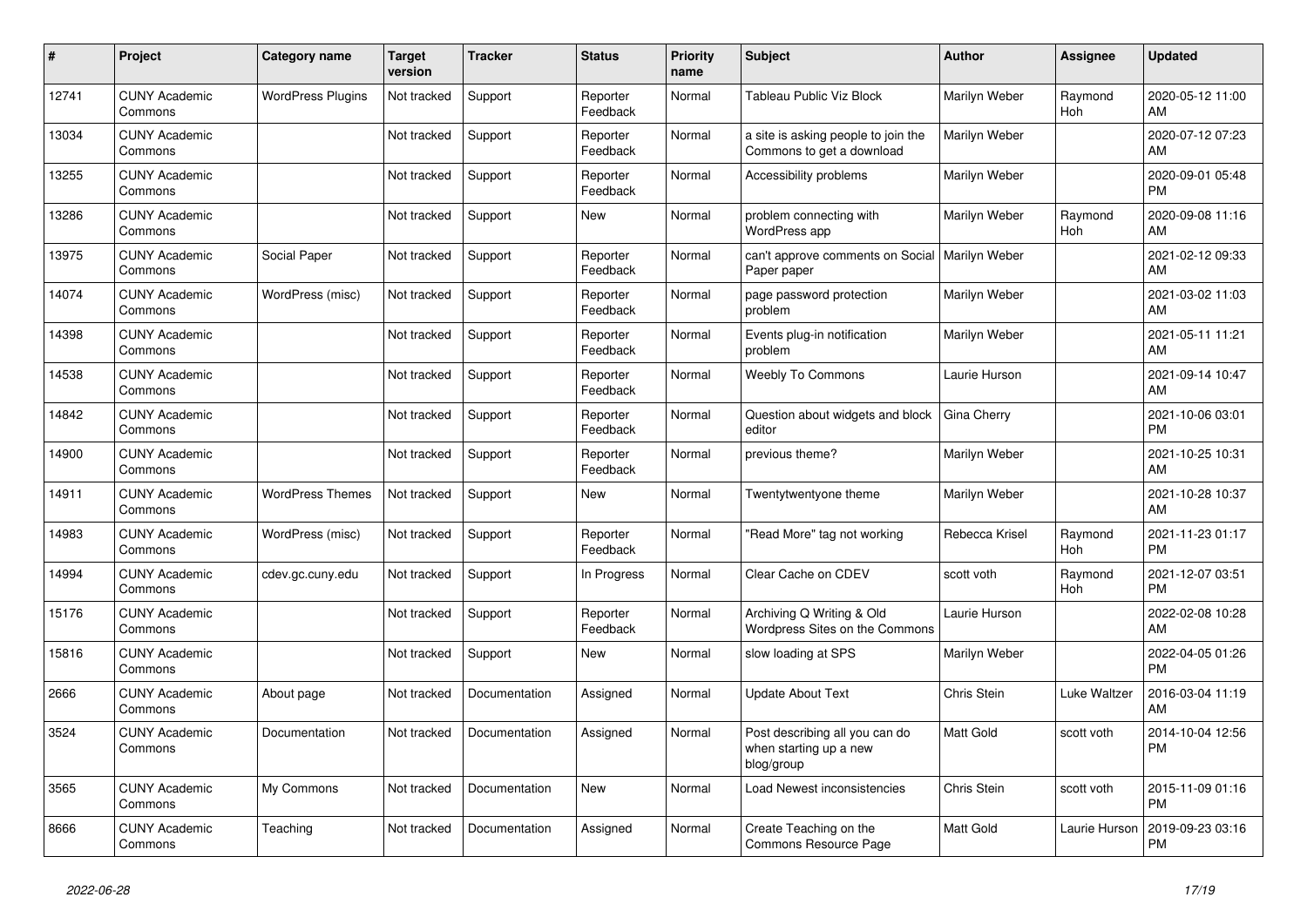| $\pmb{\#}$ | Project                         | Category name  | Target<br>version | <b>Tracker</b> | <b>Status</b>        | <b>Priority</b><br>name | <b>Subject</b>                                                                       | <b>Author</b>    | <b>Assignee</b>     | <b>Updated</b>                |
|------------|---------------------------------|----------------|-------------------|----------------|----------------------|-------------------------|--------------------------------------------------------------------------------------|------------------|---------------------|-------------------------------|
| 12392      | <b>CUNY Academic</b><br>Commons | Help/Codex     | Not tracked       | Documentation  | <b>New</b>           | Normal                  | <b>Updates to Common Commons</b><br>Questions on Help Page                           | scott voth       | Margaret<br>Galvan  | 2020-02-11 10:53<br>AM        |
| 3369       | <b>CUNY Academic</b><br>Commons | Reply By Email | Not tracked       | Outreach       | Hold                 | Normal                  | Release reply by email to WP<br>plugin directory                                     | <b>Matt Gold</b> | Raymond<br>Hoh      | 2016-03-01 12:46<br><b>PM</b> |
| 9015       | <b>CUNY Academic</b><br>Commons | Groups (misc)  | Not tracked       | Outreach       | Assigned             | Normal                  | Email group admins the email<br>addresses of their groups                            | Matt Gold        | Matt Gold           | 2018-01-02 09:54<br>AM        |
| 3506       | <b>CUNY Academic</b><br>Commons | Publicity      | 1.7               | Publicity      | <b>New</b>           | Normal                  | Prepare 1.7 email messaging                                                          | Micki Kaufman    | Micki<br>Kaufman    | 2014-10-01 12:36<br><b>PM</b> |
| 3509       | <b>CUNY Academic</b><br>Commons | Publicity      | 1.7               | Publicity      | <b>New</b>           | Normal                  | Create 1.7 digital signage imagery                                                   | Micki Kaufman    | Marilyn<br>Weber    | 2014-10-01 12:40<br><b>PM</b> |
| 3510       | <b>CUNY Academic</b><br>Commons | Publicity      | 1.7               | Publicity      | Assigned             | Normal                  | Post on the News Blog re: 'My<br>Commons'                                            | Micki Kaufman    | Sarah<br>Morgano    | 2014-10-15 11:18<br>AM        |
| 3511       | <b>CUNY Academic</b><br>Commons | Publicity      | 1.7               | Publicity      | Assigned             | Normal                  | Social media for 1.7                                                                 | Micki Kaufman    | Sarah<br>Morgano    | 2014-10-14 03:32<br><b>PM</b> |
| 6014       | <b>CUNY Academic</b><br>Commons | Publicity      | Future<br>release | Publicity      | Reporter<br>Feedback | Normal                  | Google search listing                                                                | Matt Gold        | Boone<br>Gorges     | 2016-09-21 03:48<br><b>PM</b> |
| 2612       | <b>CUNY Academic</b><br>Commons |                | Not tracked       | Publicity      | Assigned             | Normal                  | Pinterest site for the Commons                                                       | local admin      | Sarah<br>Morgano    | 2016-03-04 11:19<br>AM        |
| 5298       | <b>CUNY Academic</b><br>Commons |                | Not tracked       | Publicity      | <b>New</b>           | Normal                  | Survey Pop-Up Text                                                                   | Samantha Raddatz | Samantha<br>Raddatz | 2016-03-22 12:27<br><b>PM</b> |
| 6665       | <b>CUNY Academic</b><br>Commons |                | Not tracked       | Publicity      | <b>New</b>           | Normal                  | Dead Link in 1.10 announcement<br>post                                               | Paige Dupont     | Stephen Real        | 2016-12-01 03:11<br><b>PM</b> |
| 11393      | <b>CUNY Academic</b><br>Commons |                | Not tracked       | Publicity      | <b>New</b>           | Normal                  | After 1.15 release, ceate a hero<br>slide and post about adding a site<br>to a group | scott voth       | Patrick<br>Sweeney  | 2019-05-14 10:32<br>AM        |
| 14475      | <b>CUNY Academic</b><br>Commons |                | Not tracked       | Publicity      | <b>New</b>           | Normal                  | OER Showcase Page                                                                    | Laurie Hurson    | Laurie Hurson       | 2021-09-14 10:46<br>AM        |
| 14504      | <b>CUNY Academic</b><br>Commons |                | Not tracked       | Publicity      | Reporter<br>Feedback | Normal                  | Adding showcases to home page<br>menu                                                | Laurie Hurson    | Boone<br>Gorges     | 2022-01-19 03:26<br><b>PM</b> |
| 10439      | <b>CUNY Academic</b><br>Commons | Design         | 2.1.0             | Design/UX      | <b>New</b>           | Normal                  | Create Style Guide for Commons                                                       | Sonja Leix       | Sara Cannon         | 2022-06-28 01:43<br><b>PM</b> |
| 860        | <b>CUNY Academic</b><br>Commons | Design         | Future<br>release | Design/UX      | Assigned             | Normal                  | <b>Standardize Button Treatment</b><br>Across the Commons                            | Chris Stein      | Chris Stein         | 2014-05-01 09:45<br>AM        |
| 3059       | <b>CUNY Academic</b><br>Commons | Group Forums   | Future<br>release | Design/UX      | <b>New</b>           | Normal                  | Forum Post Permissable Content<br><b>Explanatory Text</b>                            | Chris Stein      | Chris Stein         | 2015-04-02 11:27<br>AM        |
| 3577       | <b>CUNY Academic</b><br>Commons | My Commons     | Future<br>release | Design/UX      | Assigned             | Normal                  | Replies to items in My Commons                                                       | <b>Matt Gold</b> | Raymond<br>Hoh      | 2015-04-09 05:19<br><b>PM</b> |
| 4221       | <b>CUNY Academic</b><br>Commons | Group Forums   | Future<br>release | Design/UX      | Assigned             | Normal                  | Add 'Number of Posts' display<br>option to Forum page                                | Samantha Raddatz | Samantha<br>Raddatz | 2015-06-26 02:21<br><b>PM</b> |